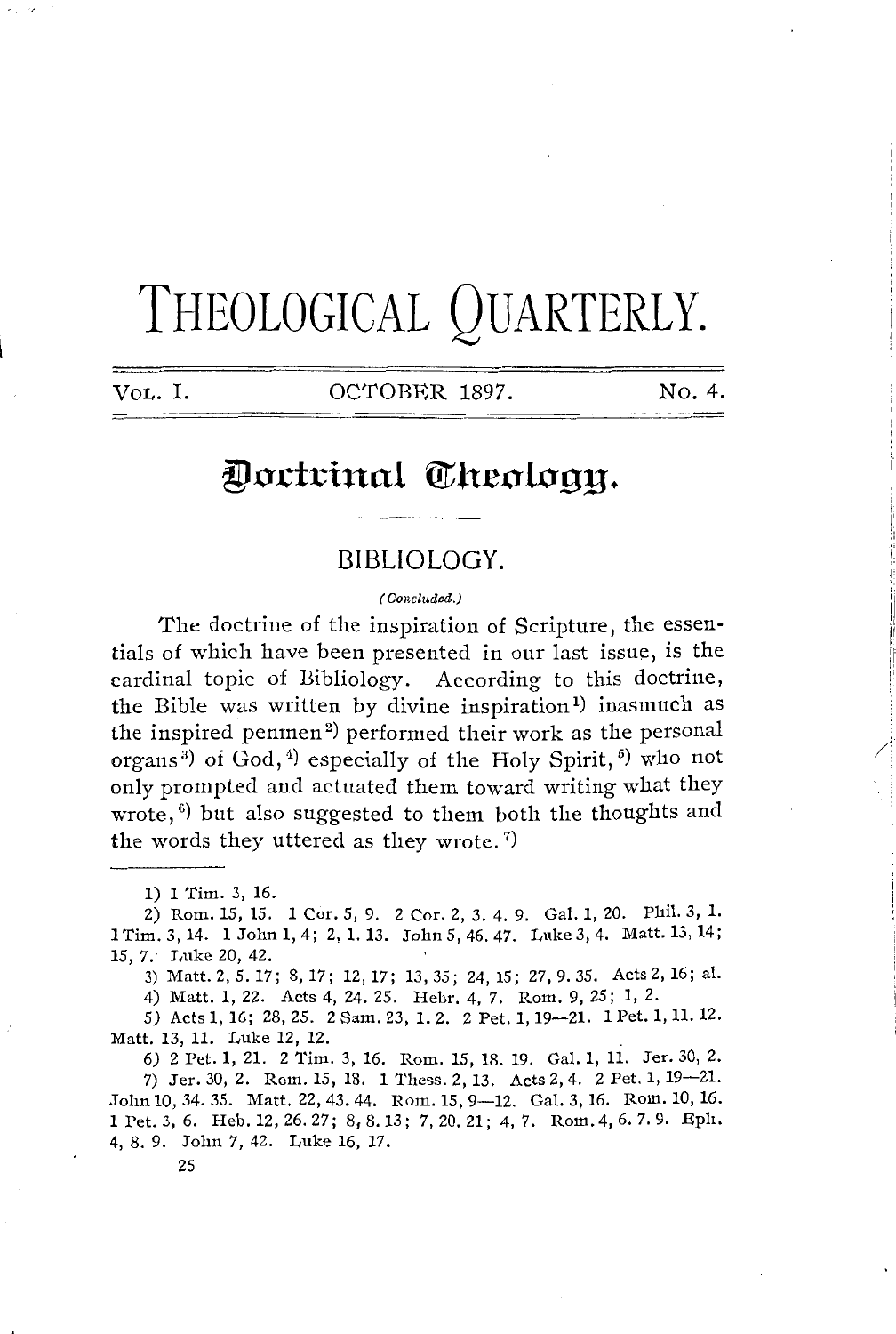# Cheological Review.

## The age of the Renascence.  $B_{\nu}$  *Paul Van Dyke. With an* introduction by *Henry Van Dyke*. New York, the Christian Literature Co. MDCCCXCVII. XXII and 397 pages; price: \$1.00.

In the January issue of the QUARTERLY we have reviewed Dr. Du Bose's work on *The Ecumenical Councils* as an exponent of American progressive theology. Here we have a volume of the same series,<sup>1)</sup> widely differing from the former in plan and execution, but likewise typical of its kind. Modern progressive theology is thoroughly untheological. So is this book. It is a clever book, by a clever man, for clever people. It is rich in historical detail. Persons and events are generally well grouped and arranged. The style is brisk and rhythmical. But when a book professes to exhibit an "epoch of *church* history," the reader is entitled to more than all this. Church history is the history of the wondrous work of God carried on in this world by the Gospel of Christ for the salvation of sinners, and of the progress of this work, the obstacles thrown in its way, the reverses which it encounters, the persons by whom and the favorable or unfavorable circumstances under which it is advanced or retarded. This work of God must ever be foremost in the church historian's mind, no matter how prominent the rival or adverse factors or movements may make themselves. The writer of ecclesiastical history must never forget that the being and well-being of the church depends upon the Gospel, the means of grace, that letters and learning, however brilliant and prolific they may be, can never in themselves secure or restore the prosperity of the church of Christ or lay low the synagogue of Antichrist. Rulers and potentates, high seats and shining

<sup>1) &</sup>quot;Ten Epochs of Church History."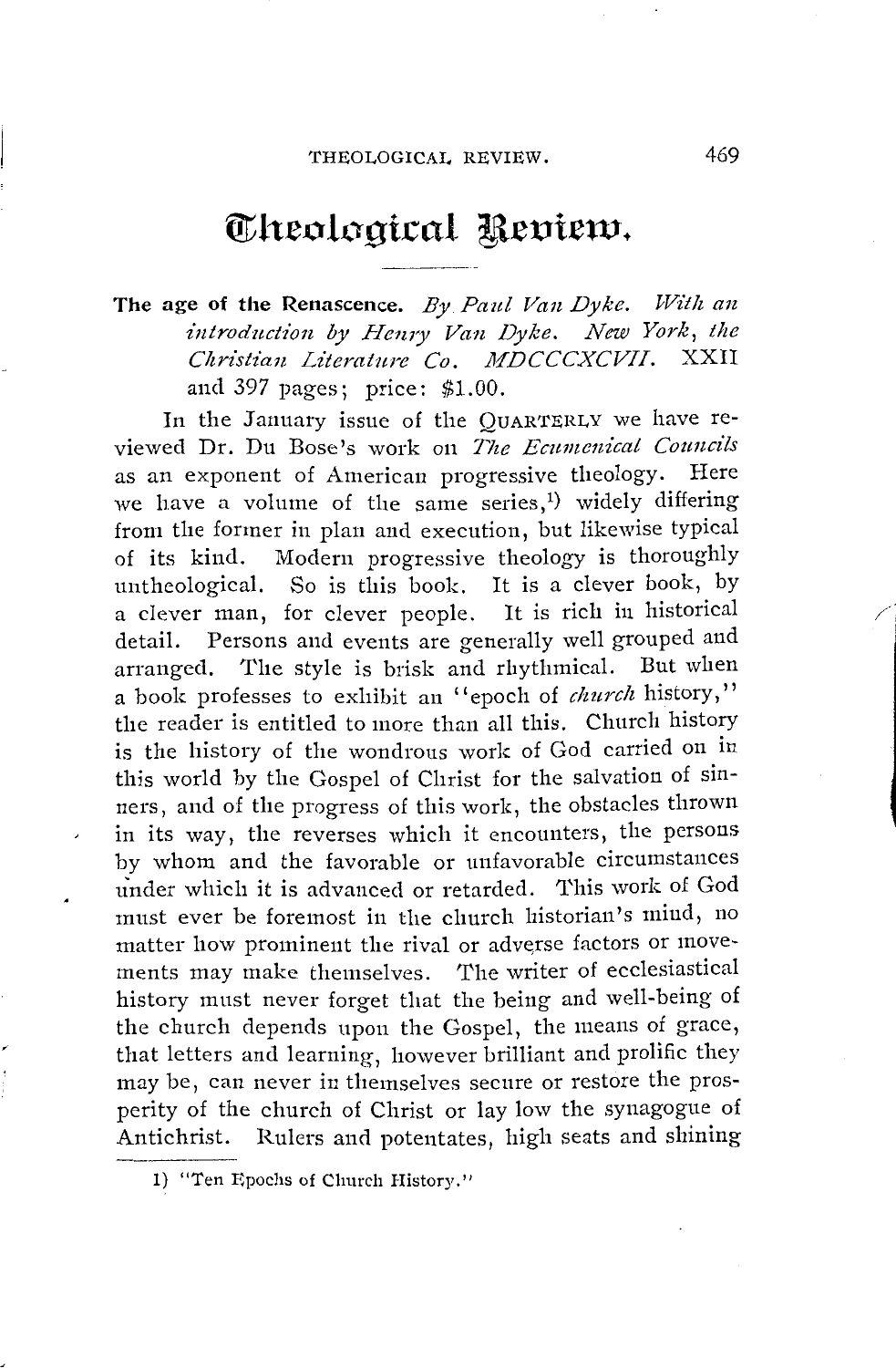lights of learning and literature, political and social conflicts and revolutions, the ascendency and decadence of empires and nations, are of interest and importance to the writer of church history only as they have in their day and in succeeding ages sustained a relation to the Gospel of Christ and its work, and to point out that relation is one of his chief tasks and duties. Why was it that the so-called reformatory councils of the XV century, Pisa, Costnitz, and Basel, while professing· to attempt a reformation of the church in head and members, not only failed in the end, but did not even make the slightest beginning of a reformation of the church? Why was Girolamo Savonarola, one of the grandest preachers of all ages, a man of sincere piety, and a valiant impugner of the tyranny of Rome, still unfit to bring about a reformation of the church even where his influence was more powerful than that of any other man? Why were the Humanists jointly or severally, Italian, German, and English alike, the magnificent Mediceans, Reuchlin, Erasmus, Morus, and all their numerous disciples, unable to cope with the mystery of iniquity, that scarlet woman, drunken with the blood of the saints? What was the fundamental difference between Luther and Erasmus, whereby Luther was as truly and consistently as Erasmus was not and could not be a reformer of the church? The answers to these and similar questions must appear on the pages of a work which would exhibit the age of the Renascence as an epoch of church history. And here the book before us comes short of what it should furnish forth. The great distinctive feature of the period here portrayed is Humanism. But it is a gross misconception to mistake Humanism for a reformatory movement. Our author introduces a long account of the second generation of the men of the New Learning, "because the success of their movement finally brought about the end of the drama in the triumph of reform." 1) This is crediting these "men of the New Learn-

1) p. 145.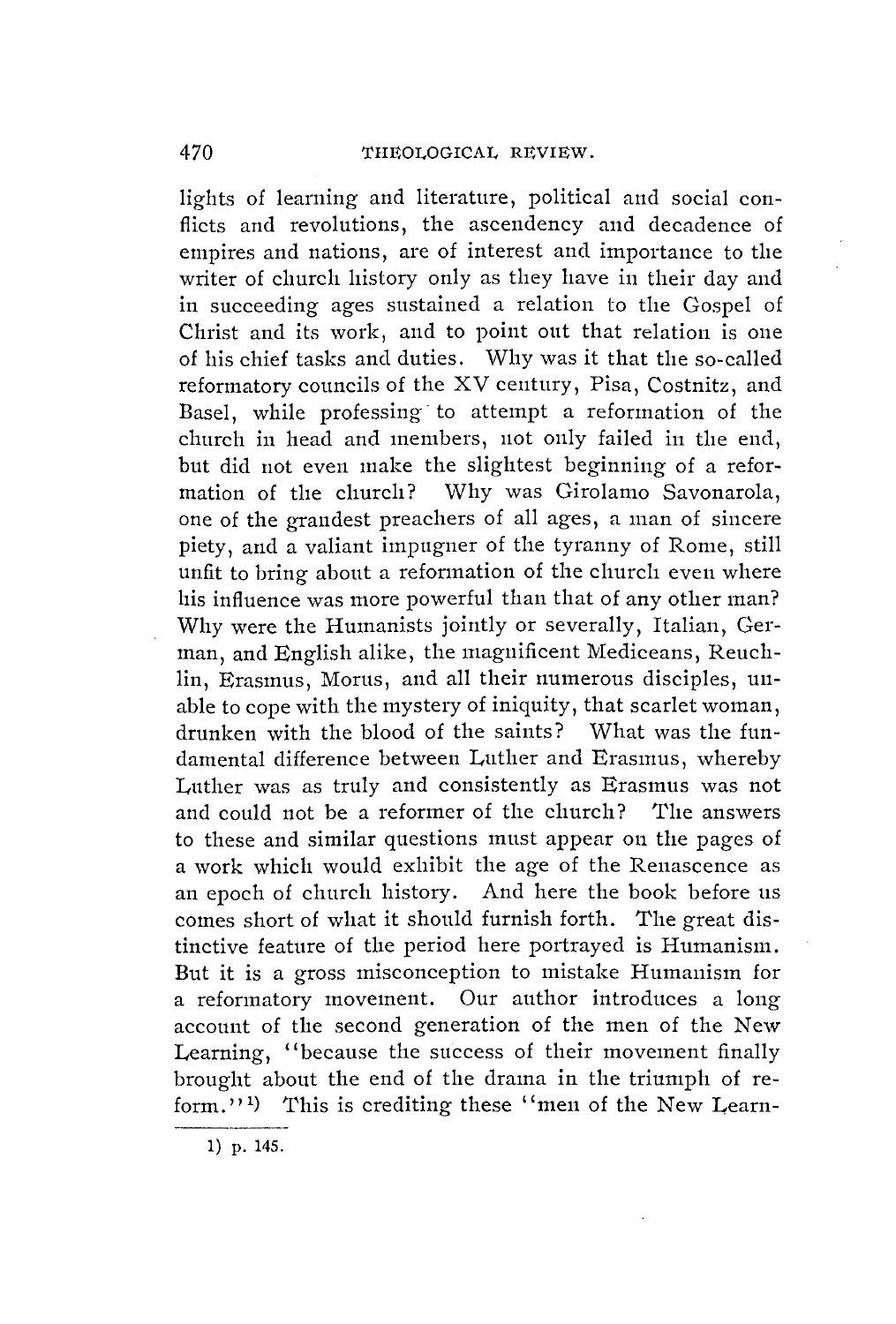ing'' with what they have not achieved, because they neither would nor could achieve it. Of the Reformation he says: $-$ 

' 'The Reformation of Religion in the sixteenth century was a European movement, the result of forces which had been working for generations, and the men who made it were also made by it.... For one hundred years the transalpine world had asked again and again for the 'reform of the church in head and members' which the Council of Constance had left to the Popes. And when Sixtus IV., Innocent VIII., Alexander VI., Julius II., and I,eo X. had demonstrated the unwillingness of the Papacy to reform itself, the Council of the Lateran chose that instant to revoke the decrees of Constance and deny the right of the church to reform the Papacy. The loyalty with which the nations of the north had clung, in spite of almost unbearable rebuffs and disappointments, to the venerable institution of their fathers was exhausted. They were weary of patience. At last they were reluctantly compelled to admit that they were confronted, not by an ecclesiastical theory, but by an intolerable religious situ· ation. They abandoned all hope of reform and ripened rapidly to revolution. And the men who could give voice and form to this new desire were at hand among the Younger Humanists."-pp. 340 f.

This is again putting a thoroughly and radically wrong construction upon the Reformation. The humanistic Renascence was essentially the resuscitation of the classical literature of ancient Greece and Rome and of the spirit by which that literature was pervaded. That spirit was not of God, not Christian, but pagan, either positively irreligious and antireligious, carnal and sensual, or at best imbued with a false religion, that of so-called virtuous heathen, a religion of works, and therefore directly opposed to Christianity, the religion of faith and grace. Thus Humanism might very consistently, as it actually did, join hands with Romanism, which is also a religion of works. Humanism might even, as it was in Leo X, be enthroned on the Roman see, and rule at the pontifical court, as it did for generations; but it could never in itself reform the church of Christ, break the fetters of Antichrist, set the enslaved conscience free, and restore to the bride of Jesus Christ her dignity and inheritance. Luther himself was not freed from the bondage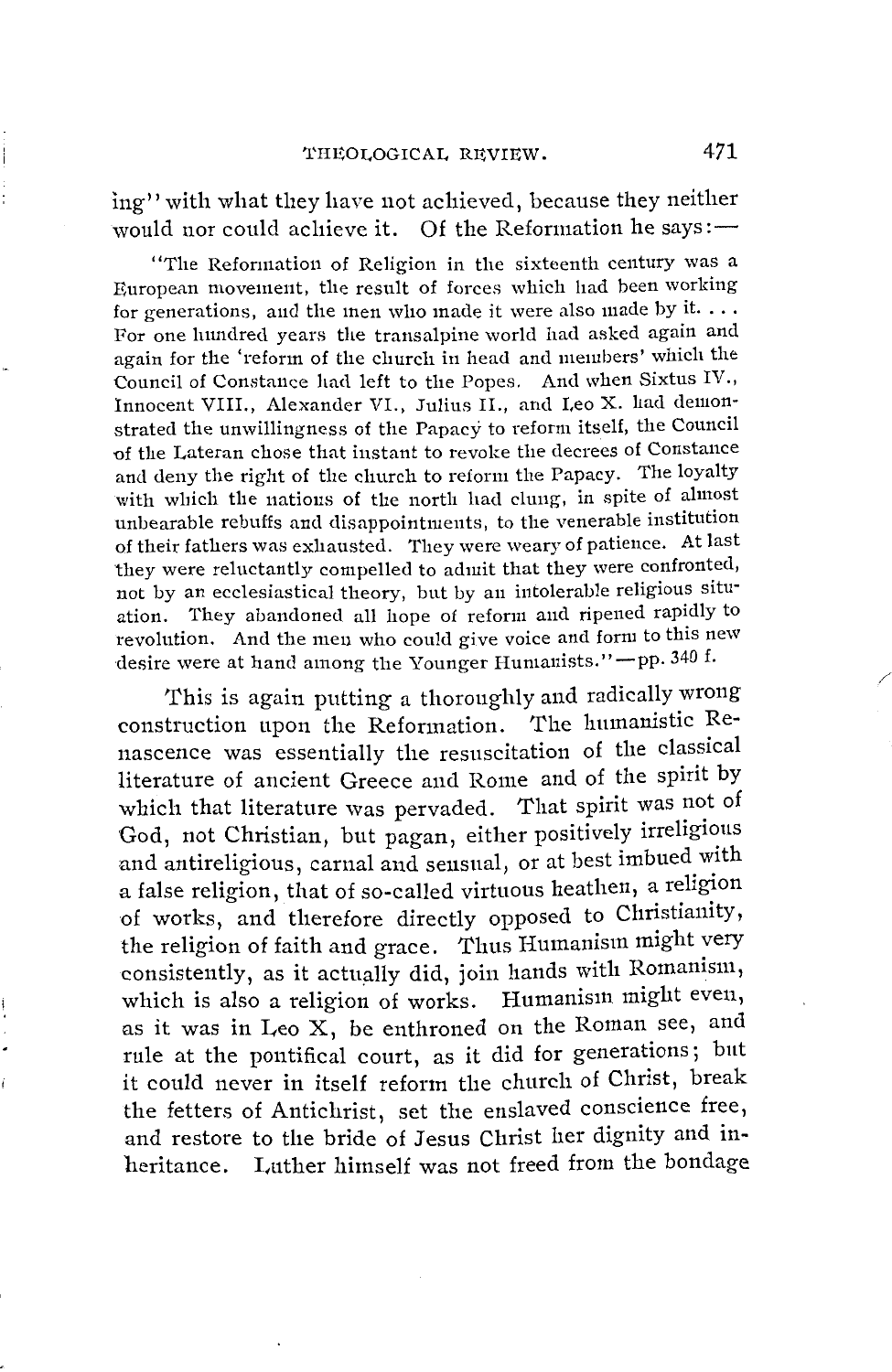of popery by Humanism. After his intercourse with the "poets" at Erfurt, yea, with Plautus and Virgil in his hands, he entered the convent where he took those vows and performed those works for which, as he afterwards said, the earth must have swallowed him but for the excessive longsuffering of God, and whence with his Humanism and Romanism together he would have sunk into hell in hopeless despair, if God had not quickened and freed him into life and liberty by the same means whereby the reformation of the church was to be effected: the Gospel of the grace of God, the doctrine of justification by faith. As in the days of Paul, when to the enlightened Greeks the gospel of Christ crucified was foolishness,<sup>1)</sup> it pleased God by foolishness of preaching to save them that believed,<sup>2</sup>) and thus to build his church on the one foundation than which none other can be laid, $3$ ) so in the days of the Reformation, when the wisdom of those Greeks of old had been dug up and polished to its pristine lustre, it could not make wise unto salvation any more than before its burial, and God chose to rebuild his church, not by the dialogues of Plato, but by the Gospel of which Paul had not been ashamed, $4$ ) though to many of the Humanists as well as to other Papists it was both a stumbling block and a foolishness. And thus it was that the Reformation of the XVI century was successful, unlike the reformatory efforts of the XV century, of Jean Charlier de Gerson, Pierre d' Ailly, Nicol. de Clemengis, Emperor Sigismund, not one of whom knew or learned to know that the Roman hierarchy had not only degenerated by abuses, but was wrong and ungodly in principle, a perversion of the Christian religion and an insurrection against Christ, the sole head and teacher and foundation and savior of his church, and that, therefore, a true reformation could not consist in reforming that hierarchy in head and members, but only in rejecting and abandoning it as antichristian

<sup>1) 1</sup> Cor. 1, 23.

<sup>3) 1</sup> Cor. 3, 11.

<sup>2) 1</sup> Cor. 1, 21. 4) Rom. 1, 16.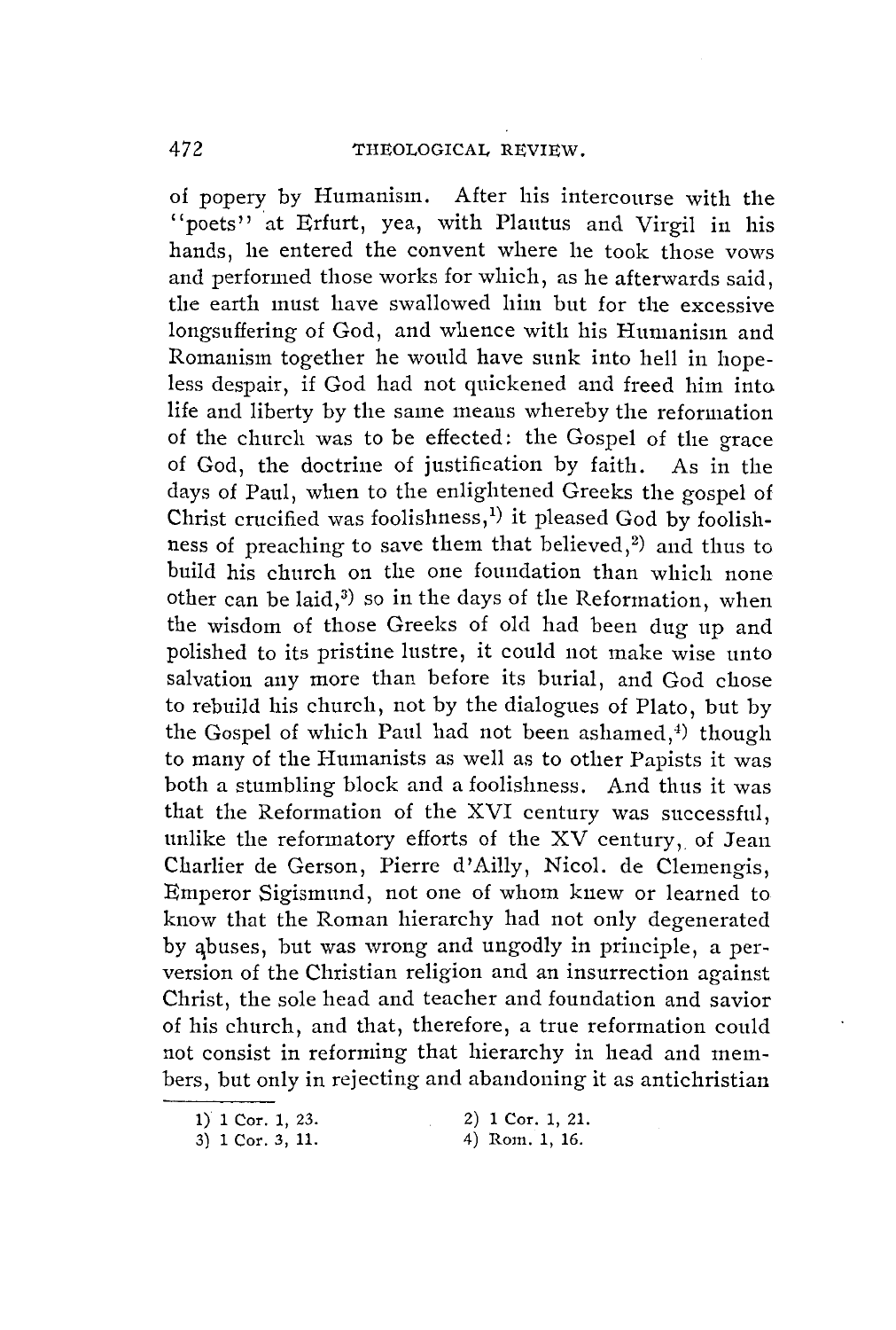to the core and incapable of reform. The Reformation of the XVI century was so far from being a work of the Humanists or a result of the New Learning, that it was even in various respects opposed and retarded by humanistic interests and their representatives, by such men as Erasmus and More, and the humanistic spirit in Melanchthon and Zwingli did more real harm to the cause of the Reformation than all the Old School men and Charles V and Henry VIII taken together.

We now proceed to give a number of extracts which will interest the reader and serve as fair specimens of what the book contains.

"The general movement of the human spirit during the fourteenth century, producing patriotism, new theories on the seat of authority, and the desire for freedom, found a special expression for itself in Italy in the beginnings of the New Learning or the movement of the Humanists. This used, by a narrowness of thought and diction, to be called the Renascence, but is now rightly regarded as only the intellectual centre of that broad movement which affected every side of life.

To define so complex a movement as the New Learning is impossible. It can best be made clear in a sketch of the work and character of Petrarch, the prophet and prototype of Humanism, who died at Arqua, near Padua, three years before the return of the Papacy from Avignon.

His father was a Florentine notary, banished by the same decree with Dante, who finally settled at Avignon to practice his profession in the neighborhood of the Papal court. In the jurist's library were some manuscripts of Cicero, and as soon as Petrarch could read he loved them. Doubtless his father, who destined the lad for the law, smiled approval at such appropriate tastes. But he soon found out his mistake. This youngster with a voice of extraordinary power and sweetness, who loved to play his lute and listen to the song of the birds, was not seeking in the works of the great Roman lawyer legal information. It was the majestic swing, the noble music, of the Ciceronian Latin which charmed him, and as the years went on he suffered the pangs which have been common in all ages to the lovers of the Muses held by parental worldly wisdom to the study of the law. Bad reports came back from the tutors of Montpellier and Bologna. Reproaches and excuses ended in a parental raid, which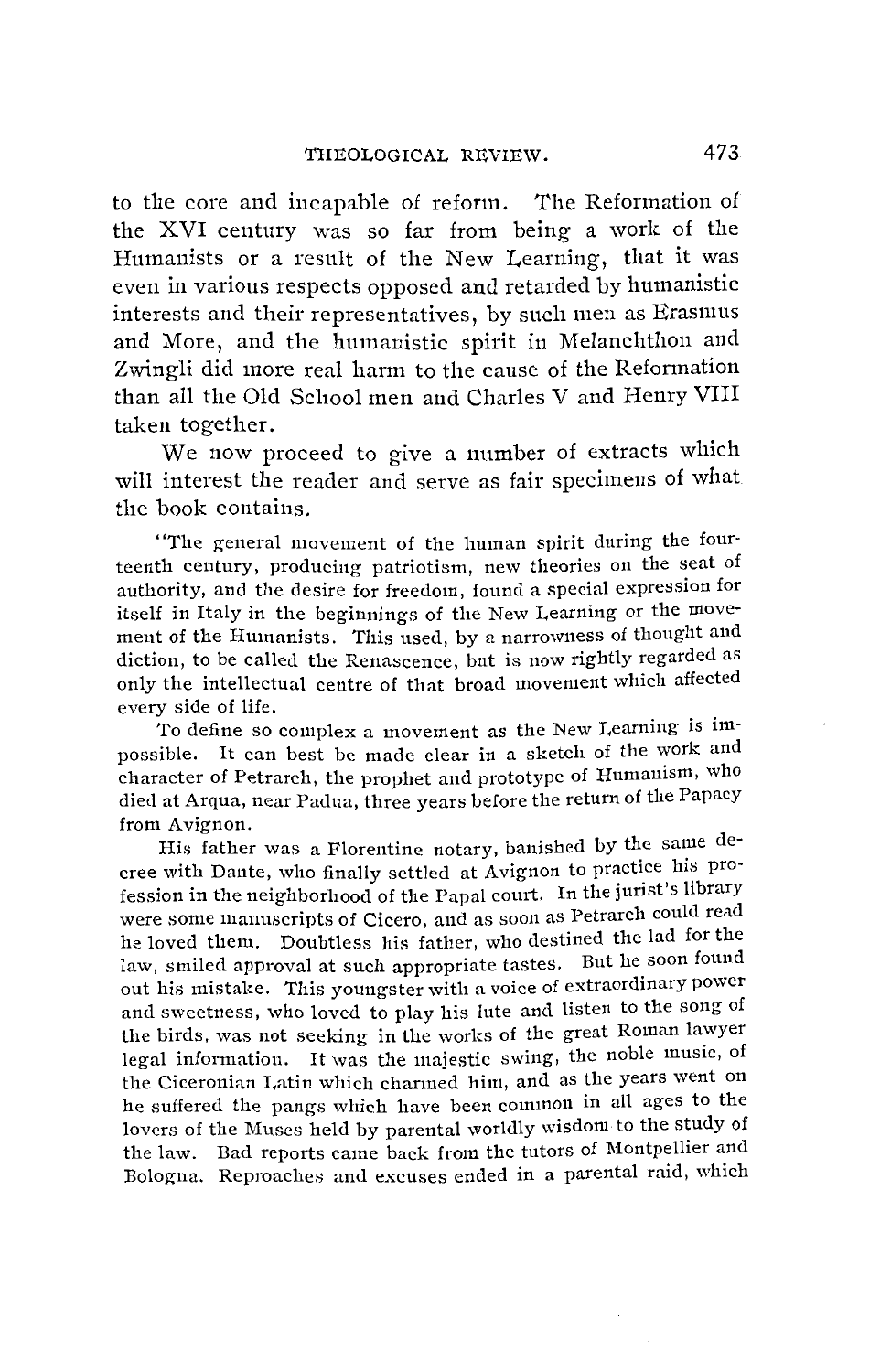discovered under the bed a hidden treasure of tempting manuscripts. They were promptly condemned to the flames, and only the tears of the lad saved a Virgil and one speech of Cicero, to be, as the father said, smiling in spite of himself at the desperate dismay of the convicted sinner, one for an occasional leisure hour, the other to help in legal studies. And Virgil and Cicero became to Petrarch lifelong companions. The copy of the Aeneid thus saved from the flames had been made by his own hand, and he wrote in it the date of the death of his son, his friends, and the woman he loved. It was stolen from him once, and returned after ten years, and he wrote in it the day of its loss and the day of its return. To Petrarch Virgil was "lord of language," a character noble as his genius, half poet and half saint, a divine master. But to say this was only to repeat Dante, and Petrarch did little for the influence of the Mantuancould not, indeed, escape from that habit of allegorical interpretation which thought of a poet as a riddle-maker whose object was not to make truth clear and beautiful, but obscure.

But Petrarch may with truth be called the modern discoverer of Cicero. Not, indeed, that Cicero's name was before unknown, but that Cicero's works were little read and still less understood. Many of his finest pieces had not been seen for generations. And from his youth, Petrarch followed like a sleuth-hound every possible trace of a lost manuscript. When, riding along the roads, he caught sight of an old cloister, his first thought was, 'is there a Cicero manuscript in the library?' In the midst of a journey he suddenly determined to stop at Liege, because he heard there were many old books in the city, and his reward was two unknown speeches of Cicero. He not only hunted himself, but as his circle of friends and his means increased, he spread his efforts to Germany, Greece, France, Spain, and Britain-wherever any chance of a find was suggested. Of course he had his disappointments. Once he imagined he had secured the lost "Praise of Philosophy'; but though the style was Cicero's, he could read nothing in it to account for Augustine's enthusiasm, which had first put him on the track. At last the doubt was ended, for he found a quotation in another writing of Augustine's which was not in his manuscript. He was the victim of a false title. **And** when he discovered that what he had was an extract of the 'Academica,' he always afterwards rated it as one of the least valuable of Cicero's works. Then he thought that he had found the treatise on 'Fame.' He loaned the volume which contained it, and neither he nor the world has ever seen it since  $-$  surely the costliest book loan ou record.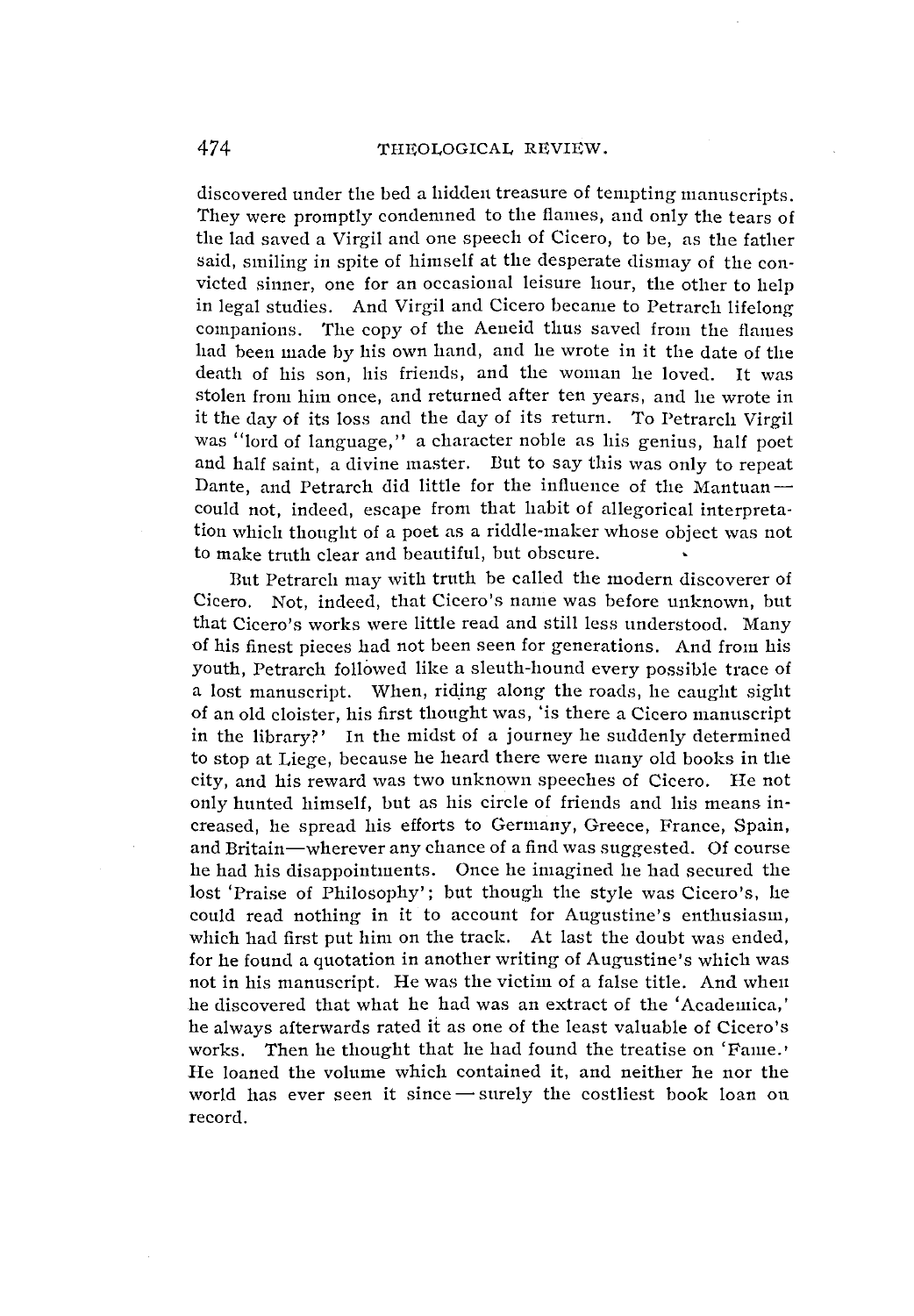But no disappointment damped his enthusiasm. When the manuscript of Homer was sent to him as a present from Constantinople, though he could read no word of Greek, nor find any one who could, he knew that this was the book beloved of Horace and Cicero. He took it in his arms and kissed it. How great must have been his joy when, in the cathedral library of Verona, he unexpectedly stumbled on an old half-decayed manuscript of some of Cicero's letters! He was sick and tired, but he would trust his frail treasure to no copyist. He announced his find to Italy in an epistle to Cicero himself, and henceforth he enriched literature by a stream of citations whose source, warned by experience, he never trusted out of his own hands. Why he never allowed it to be copied during his lifetime can best be explained by those collectors who dislike to have replicas made of their pictures. Nor was he content with the writings of antiquity. The portraits of Roman emperors on coins excited his imagination. Others had collected coins and medals as rarities, but he was the first modern to understand their value as historical monuments.

From the great men of the past he learned to exercise a commonsense criticism on the methods and results of the traditional learning of his time. In scorn and enthusiasm he flung himself with all his powers on the scholastic system of instruction, and denounced the universities as nests of ignorance, adorning fools with pompous degrees of master and doctor. In particular he objected to the division of the disciplines. If he were asked what art he professed he would answer that there was but one art, of which he was a humble disciple: the art of truth and virtue, which made the wisdom of life. But he was not content with vague denunciation. The professors of every discipline-history, arithmetic, music, astronomy, philosophy, theology, and eloquence-heard his voice accusing them of an empty sophistry without real relation to life.

The objects of his first and bitterest attacks were astrology and alchemy, whose pretensions flattered the ear of princes and dazzled the hopes of peasants. He denounced astrology, stamped with the authority of a teacher's chair at Bologna and Padua, as a baseless superstition, and, in the very spirit of Cicero toward the augurs, related with glee how a court astrologer at Milan had told him that, though he made a living out of it, the whole science was a fraud. He accused the physicians also of being charlatans. When Pope Clement VI. was ill, Petrarch wrote a letter warning him against them. He was wont to say that no physician should cross his threshold, and when custom compelled him to receive them in his old age,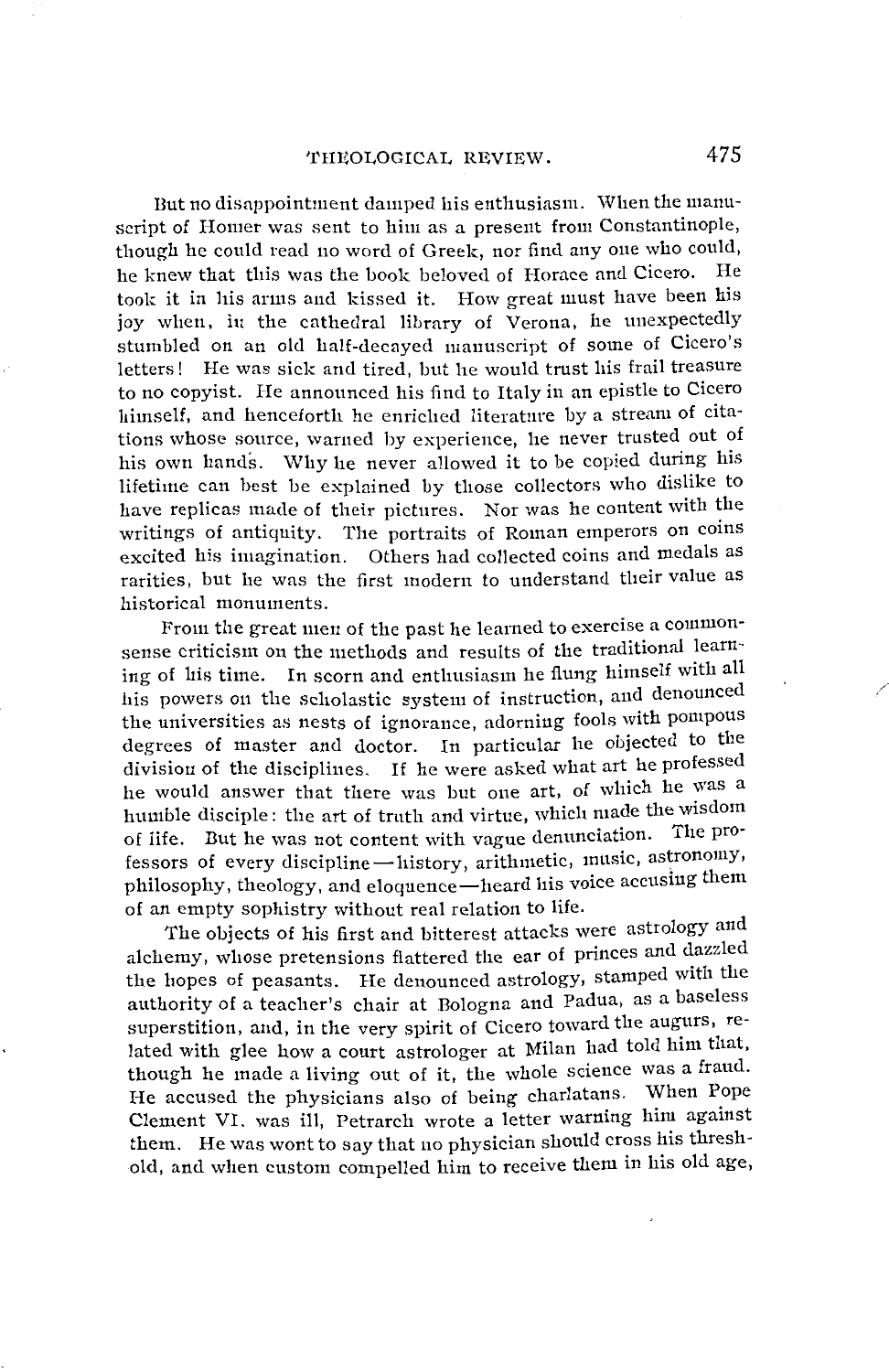wrote with humor of his persistence in neglecting all their orders and his consequent return to health. But he made far more effective attacks than any mere witty expression of a personal mood. To his friend the distinguished physician Giovanni Dondi he gave strong reasons for his scorn of the ordinary practitioner. He did not deny that there might be a science of medicine. He suggested that the Arabs had made a beginning of it. But he denied to the empirics and pretenders who were imposing on the people by wise looks and long words every title of real learning. And he pointed out as the path to a science of health and disease the entirely different method of modern medicine. The lawyers so hated in his youth felt the lash of his invective. He called them mere casuists, splitting hairs in a noble art once adorned by the learning and eloquence of Cicero, but sunk to a mere way of earning bread by clever trickery in the hands of men ignorant and careless of the origin, history, and relations of the principles of law. And he took a keen delight in pointing out the blunders in history and literature made by the greatest jurist of his time. But it was in philosophy that he came into sharpest conflict with the scholastic method, which hung like a millstone around the neck of learning. To make dialectics an end instead of a means he called putting the practice of boys into the place of the finished wisdom of men. I.ogic was only an aid to rhetoric and poetry, and ideas worth far more than the words which the schoolmen put in their place. When they hid behind the shield of Aristotle, Petrarch was not dismayed. In the pamphlet 'Concerning his Own Ignorance and that of Many Others' he dared to say that Aristotle was a man and there was much that even he did not know. And he finally asserted that, while no one could doubt the greatness of Aristotle's mind, there was in all his writings no trace of eloquence $-a$  word which took as much courage to cast as the stone from the shepherd's sling that freed Israel.

It was the word of an independent. And this independence, this assertion of his personal individual judgment marks the second service of Petrarch. He was not only a critic of scholastic methods and an instaurator of learning, but he threw a high light on the value of the individual.

We have seen why the mediaeval man instinctively regarded himself as one of a class. The serf or burgher, the noble or ecclesiastic, was a member of a great corporation, and his chances and duties were limited not only by circumstances and abilities, but by obligations joining him to his fellows in every direction. The necessities of a half-barbarous condition had made the social unit, not the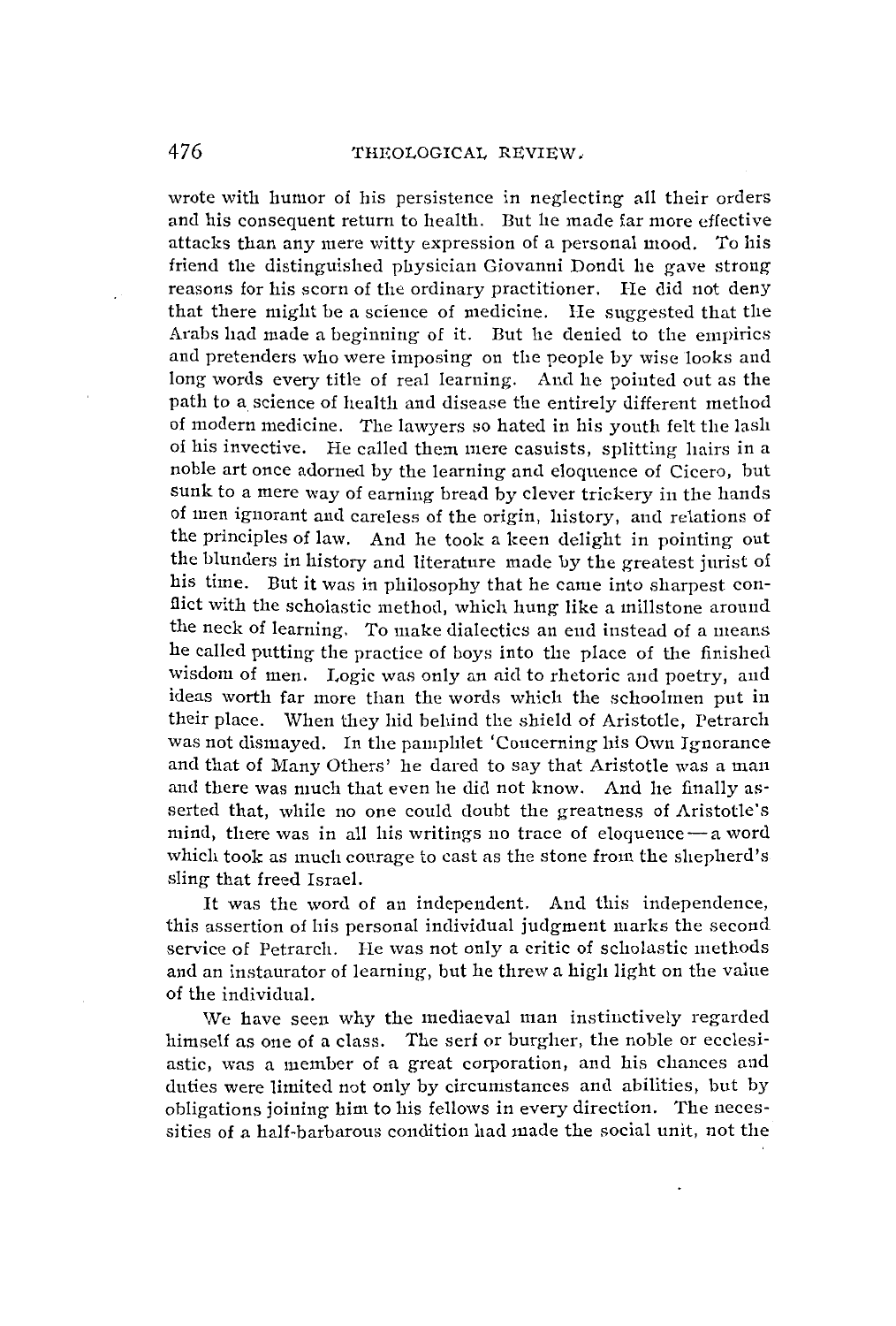man nor his family, but the community. And the ideal of the feudal system was a single great organization, ruled in ascending stages by a civil hierarchy of overlords, with every detail of life guided and directed by the spiritual hierarchy of the clergy, who bound or loosed the oaths that held society together, directed consciences by the confessional, and, by denying the means of grace in the sacrament, could cast any man out from the fellowship of God and man in this world and the next. Hence mediaeval society lacked the mobility and freedom needed to develop individuality. In those days traveling was diflicult. For the most part a man expected to die where he was born, and to do his duty in that rank of life to which God had called him, unless, indeed, his relation to the social corporation drew him from his home on war or pilgrimage. As against the overwhelming pressure of this corporate sense there was little to develop the consciousness of the ego. Even if the man of the middle ages went to the university, traveled, and mingled with his fellows, his mind was still confined. He found there no chance or impulse to measure the heights and depths of his own nature, or to investigate freely the world without. . . . . .

The literary instinct of Petrarch has presented in dramatic form the moment when he first broke these bonds and realized the value of self. That love of nature which appears in his sonnets in such close connection with his power of self-analysis gave the occasion. So far as we know, Petrarch was the first modern man to climb a mountain for the sake of looking at the view. About the year 1336, when he was thirty-two years old, he and his brother Gerard set out from Vaucluse to climb Mount Ventoux. Gerard was evidently very much bored.... But Petrarch wrote: 'I stood astonished on the top. Under my feet floated the clouds .... Thus gazing, now singling out some single object, now letting my sight range far into the distance, now raising eyes and soul to heaven, I unconsciously drew out of my pocket Augustine's 'Confessions,' a book I always carry with me, and it opened at this passage: 'Men go to wonder at the peaks of the mountains, the huge waves of the sea, the broad rivers, the great ocean, the circles of the stars, and for these things forget themselves.' I trembled at these words, shut the book, and fell into a rage with myself for gaping at earthly things when I ought to have learned long ago, even from heathen philosophers, that the soul is the only great and astonishing thing. Silent I left the mountain and turned my view from the things without me to that within.'

And this dramatic announcement marks the beginning of the modern habit of introspection. Naturally he developed the defects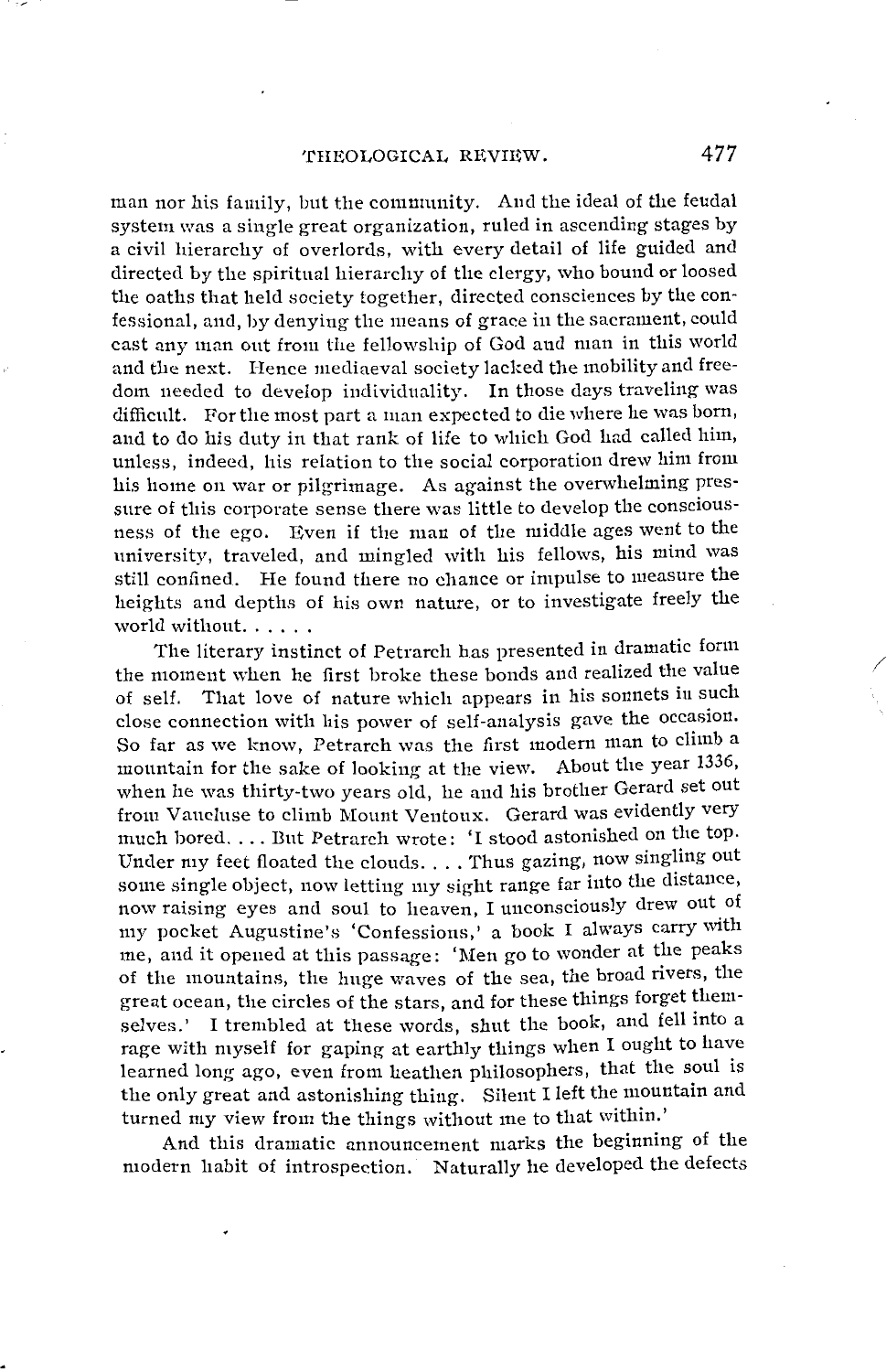of his qualities, and complains constantly of a spiritual malady he calls acedia. Melancholy, the mood of heavy indifference to all obiects of thought and feeling- the malaria of the soul, - had long been known. The early fathers denounced it, and the mediaeval theologians, who saw much of it in the cloisters, ranked it among the deadly sins. But a single trait of Petrarch's character developed this old-fashioned melancholy into the modern *Weltschmerz*. He was the victim of a ceaseless appetite for fame which no praise could satisfy-a passion which tormented most of the early Humanists and spread from them to the whole society of Italy during the fifteenth century. This passion led him constantly to do things he despised and made such a gulf between his knowledge of what he was and his ideal of what he ought to be that he despaired at times of himself and the world.

For no sketch of Petrarch is complete which fails to show him not only as an instaurator of learning and an asserter of individuality, but also as a humbug. Even Napoleon, with the resources of France to help him, could not pose with the ceaseless subtlety and variety of Petrarch. Every strong and true passion of his soul was mingled with self-seeking and self-consciousness. He was a lover of nature and of solitude; but he always took care to select an accessible hermitage and to let all the world know where he was. When he dwelt in his house by the fountain of Vaucluse, with an old housekeeper and two servants to look after him, and an old dog to lie at his feet, he describes his life among the simple peasants as that of one busily content with watching the beauties of nature and reading the words of the mighty dead, who was willing to let the striving world wag on as it will. But in reality it was that of a scholar listening eagerly to every echo of his fame which reached him from the outer world, and counting the pilgrims drawn to his solitude by his growing reputation. He was fond of beginning his letters, 'in the stillness of the dusky night,' or, 'At the first flush of sunrise,' and perfectly conscious of the interest aroused by the suggested figure of the pale student bent over his books in mysterious and noble loneliness. With that curious weakness which leads inveterate vanity to find pleasure in betraying itself, Petrarch has written that when he fled from cities and society to his quiet houses at Vaucluse or Arqua, he had done it to impress the imaginations of men and to increase his fame; which, like all the acts and words of a *poseur,* was probably about half true and half false.

One who thus enthroned and adored his own genius demanded, of course, tribute from his friends. And in all the letters he ex-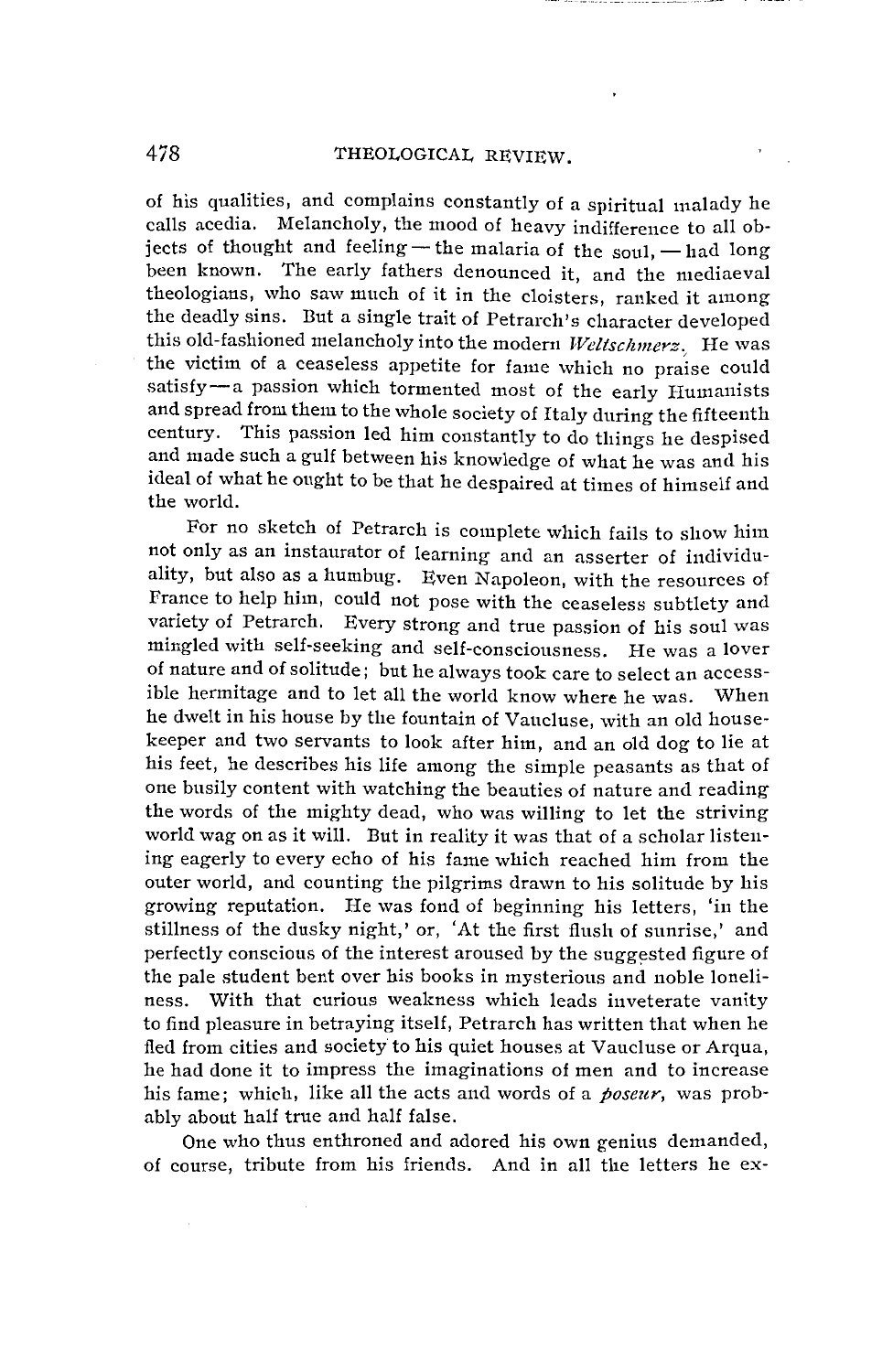changes with his intimates we find that the topic is never their concerns, but always the concerns of Petrarch. He is fond of decorating his epistles to them with Ciceronian phrases on the nobility of friendship. All the great men of antiquity had friends. But he who stepped from the part of playing chorus to Petrarch's rôle of hero did so at his peril. To criticise his writings even in the smallest was to risk a transference to the ranks of his enemies.

His love for I,aura was undoubtedly genuine. There is a breath of real pain in his answer to a teasing friend: 'Oh, would that it were hypocrisy, and not madness!' But Petrarch was not unaware that all the world loves a lover.  $\dots$  As his fountain of Vaucluse became more beautiful to him because he had made it famous, so he loved Laura more because he had sung his love for all the world to hear.

Petrarch was religious .... He is continually denouncing the profligacy of the Papal court at Avignon, whose members deserted their duties at home to live in luxury on the income of benefices they never visited. But Petrarch himself was a priest, canon, and archdeacon without ever preaching a sermon or saying a mass, residing near his cathedral, or caring for the poor. And no man of his time was more persistent in the attempt to increase his income by adding new benefices to the ones whose duties he already neglected. He who runs may read this in a mass of begging letters, where pride and literary skill ill conceal the eagerness of the request and the wrath and bitterness of disappointment. He was a lover of freedom, whose praises he sang with all his skill. But he shocked even his most faithful friends by accepting the hospitality and making gain of the favor of the Visconti, whose unscrupulous power was threatening every free city of North Italy. . . . . .

This egotism was fed by such a banquet of admiration as has been spread for few men. The cities of Italy did not wait for his death to rival each other in honoring him. A decree of the Venetian Senate said that no Christian philosopher or poet could be compared to him. The city of Arezzo greeted him with a triumphal procession and a decree that the house of his birth might never be altered. Florence bought the confiscated estates of his father and presented them to the man 'who for centuries had no equal and could scarcely find one in the ages to come;' 'in whom Virgil's spirit and Cicero's eloquence had again clothed themselves in flesh.' Wherever he went men strove who should do him most honor. An old schoolmaster made a long journey to Naples to see him, and arriving too late, followed over the Apennines to Parma, where he kissed his head and hands. Letters and verses in basketfuls brought admiration from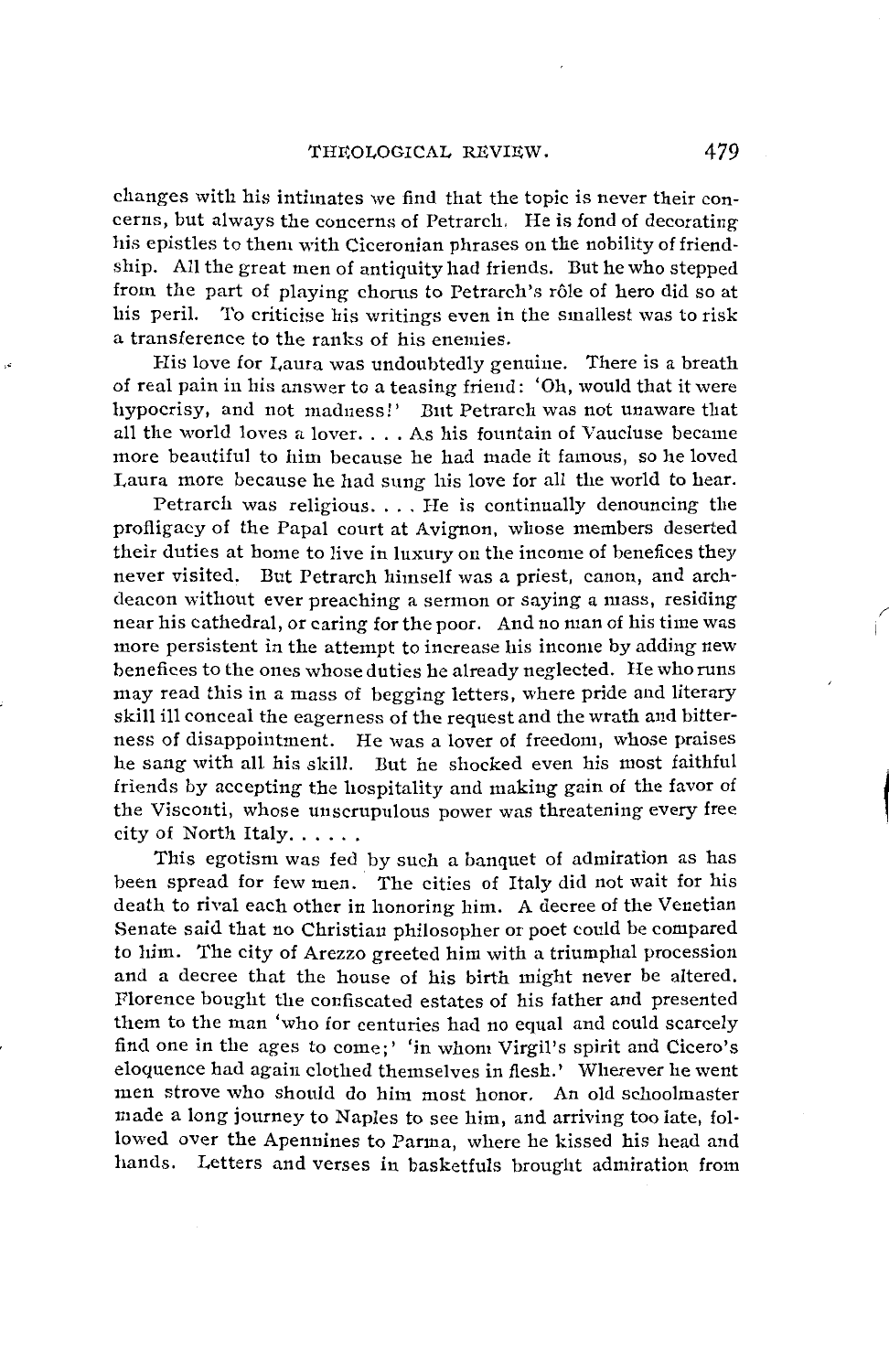every part of Italy, from France, Germany, England, and even from Greece. Perhaps the most prized of all these symbols of admiration was the bestowal of the poet's crown  $-a$  revival of a traditional and seldom-practiced rite. At the age of thirty-six two invitations to receive it reached him on the same day: one from the University of Paris, and one from the Roman Senate. He chose Rome as the inheritor of imperial dignity, the true center of Christendom. Led by a stately procession through the city to the Capitol, he received the crown from the hand of a Senator, delivered a festal speech, and went in procession to St. Peter's, where he knelt before the altar of the apostles and laid his wreath upon it." pp. 20-33.

"Boccaccio was a contemporary of Petrarch's, for he was only nine years younger and died only one year later; but he took toward his friend so entirely the attitude of a disciple that he is always looked upon as a follower and successor. He had neither the greatness nor the meanness of his master. He did not, because he could not, do as much, but he did nothing for effect. He longed for fame, but he scorned riches, not in words alone, but with the pride which several times refused to change the independence of a scholar and a citizen of free Florence to become the favorite of a court. Once only he tried to sit at the table of Maecenas. When the rich Florentine, Niccola Acciaijuoli, became Grand Seneschal of Naples, Boccaccio accepted a pressing invitation 'to share his luck' and become his biographer. But when he was given in the splendid palace of his patron a room and service far below that of his own simple house, the proud poet resented the insult by leaving at once, and answered a sarcastic letter from the Seneschal's steward by the only invective which, in an age of quarrels, ever came from his pen. The plump little man, with his merry round face, and twinkling eyes never dimmed by envy, and a clear wit untinged with malice, lived all his life among the bitterest party and personal strifes, he became a distinguished citizen, and conducted with success three important embassies, but he died without an enemy. His enthusiasms were deep and self-forgetful. When he spoke of Dante, whose poem, by a vote of the City Council, he expounded in the cathedral every Sunday and holyday, his eyes moistened and his voice trembled with wonder and love. He writes to Petrarch with a humble and touching joy in his friendship to one so unworthy, which asks for no return. Petrarch used this feeling, which he accepted as if it were a homage due to him, as incense to burn on the altar of his insatiable egotism; but, after all, he loved the faithful Florentine, and left him by will fifty gold florins to buy a fur-lined coat to wear cold nights when he read late.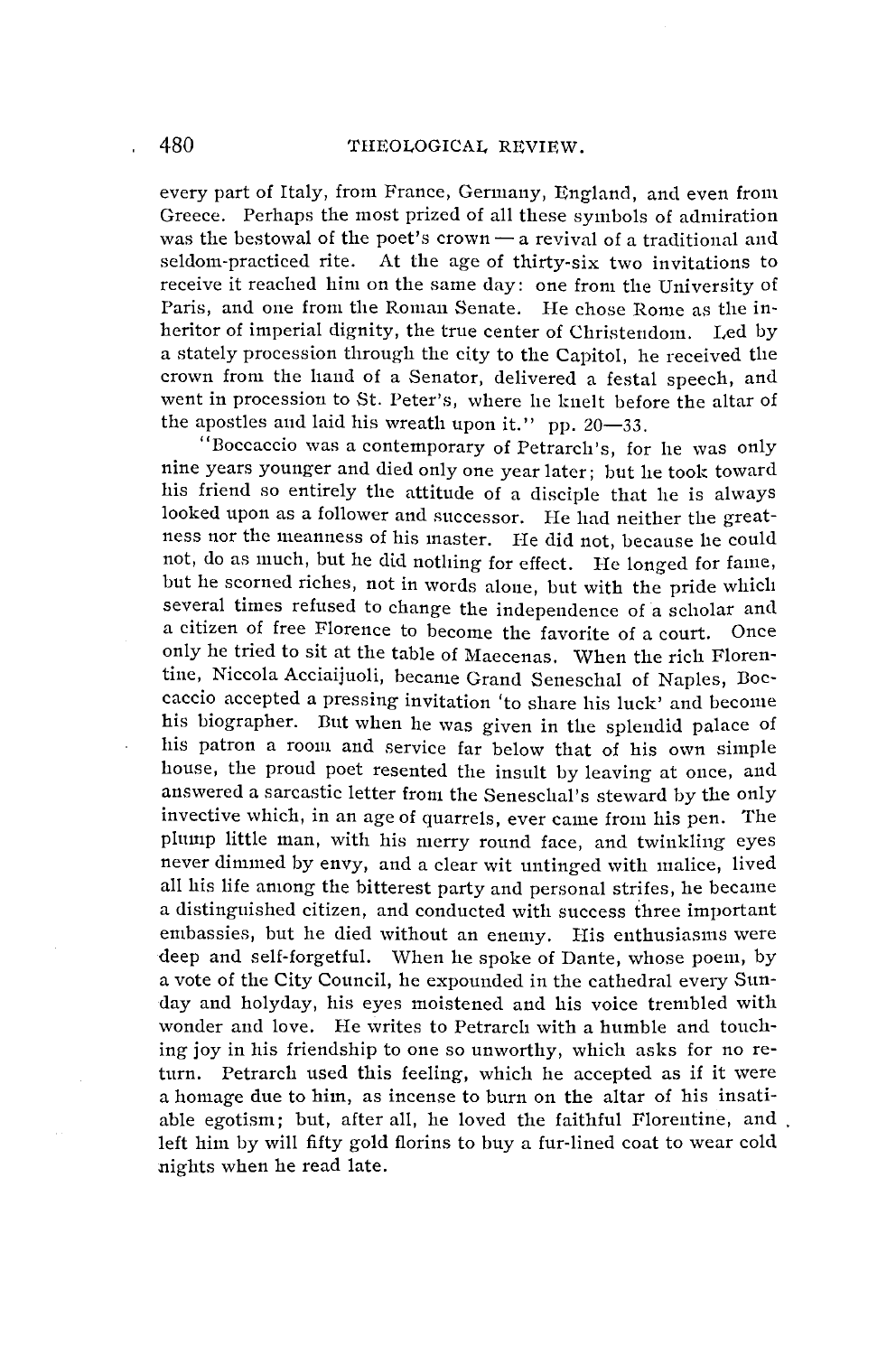Boccaccio is known to the untechnical reader only as the author of the Decameron. The book is the beginning and still a model of Tuscan prose, and ranks him forever among the rarest masters of the art men love best - the art of story-telling. He took his material wherever he could, and it is difficult to believe that to offer some of the tender and pure stories of the collection to those who were willing to enjoy some of the others was not casting pearls before the swine. But we must remember that it was written for a princess by a man of the world, who gives no sign that he is offending against good manners. For there existed in that and for succeeding generations an incredible freedom of speech. Whether this of itself indicates a larger license in living than that which prevails among the idle and luxurious of this age, in which vice is spoken of chiefly by *double entendre*, is hard to decide-at least for those who know the vast distinction between essential morality and social custom. But whatever may be the truth of this comparison, it is certain that Boccaccio had lived openly, after the fashion of the age, the life of a libertine, and it is difficult to see how any moral defense of the Decameron as a whole can be accepted by a serious-minded person. The only consolation under the brand-mark of a Philistine which is certain to follow the confession of such a judgment is that Boccaccio himself thought so; for he begged an old friend not to give the book to his wife, who would certainly judge him unfairly by it, or, if he insisted on doing it, at least to explain that he wrote such a thing only in his youth. In his vulgarity, and also to some extent in his repentance, he is a representative of the Humanists. In every generation, from Petrarch down, many of their leaders were willing to use the utmost skill of their pens in promoting the wor· ship of the goddess of lubricity amid the laughter and applause of Italy." $-$ pp. 62-65.

"Florence, like London to-day, was the centre of trade and the financial exchange of the world. The most remarkable of her mer· chant princes and rich bankers was Cosimo de' Medici. His father, Giovanni de' Medici (died 1428), left to his two sons, Cosimo and<br>Legenda de fortune estatunidade de 170 221 gold florins. This Lorenzo, a fortune acknowledged as 179,221 gold florins. wealth was enormously increased by Cosimo's skill as a merchant and banker. The figures will indicate what this means. Lorenzo, who died in 1440, left 253,000 florins, Piere, Cosimo's son, who died in 1469, left 238,000; and, besides the expenses of living, the family spent between 1434 and 1471 in taxes, benefactions, and public buildings 664,000 florins, of which Cosimo, who died in 1464, paid 400,000. So that, beside the expenses of living, the 180,000 florins of the

31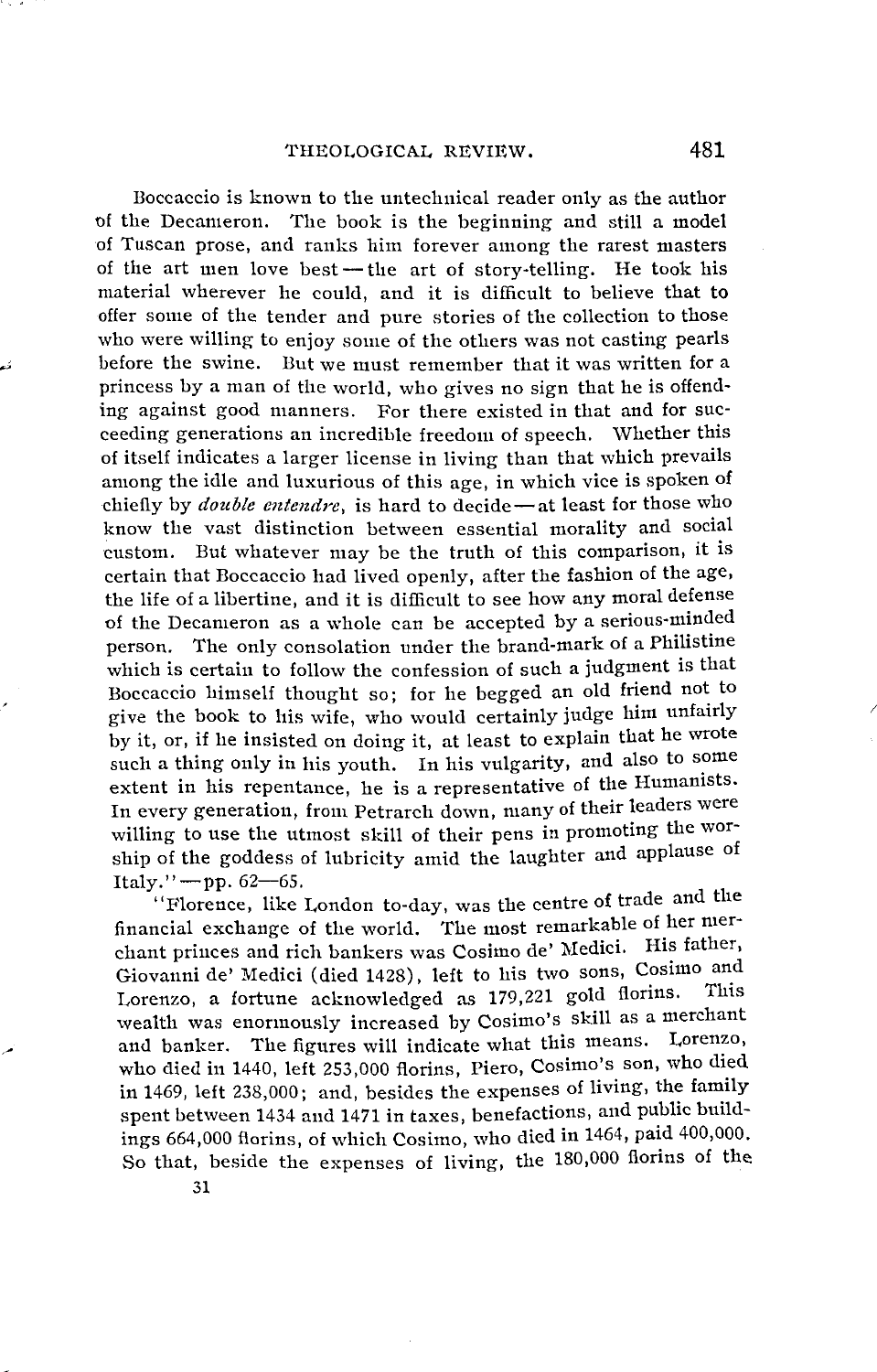#### 482 THEOLOGICAL REVIEW.

grandfather had in less than fifty years gained for his descendants 1,000,000 florins, or one half the total coined money circulating in the Republic in 1422.1) It was the rule, so well illustrated in the history of some American families, that money skilfully handled breeds money; but more than two thirds of the increase of two generations of the Medici accrued to the public benefit in taxes, charities, and gifts to learning or the arts.

The relation of Cosimo to his city can be easily appreciated by the Americans of to-day. He was the boss of the little Republic of Florence, then a city of about ninety thousand inhabitants. His Florence, then a city of about ninety thousand inhabitants. family were among the hereditary leaders of the democracy against the party of millionaire manufacturers and middle-class merchants who desired to retain power in order to control the tariff. And they had been very influential in the uprising of 1378, which resulted in the extension of suffrage to the working-man. Cosimo was simple in his habits, given to hospitality, liberal in sharing the enjoyment of the treasures of art and learning with which his palace was filled, generous where it would do the most good, reserved, but affable of speech. Hiding his secrets behind an impenetrable veil of invariable courtesy, he gathered into his hands all the wires that moved Florentine politics, and, seeking no public honors for himself, was nearly always able to control the City Council and quietly shape the policy of the Republic. His hands were free from taking bribes, though he did not scruple to handle for its full value the patronage he controlled. . . . . .

The Florentine merchant nobility had long been in the habit of protecting and enjoying art and literature. It was natural, therefore, that Cosimo should employ his striking critical taste, trained by reading and discussion, his enormous wealth, his knowledge of men, finished by travel and the conduct of affairs, his correspond· ence, spread over all countries of the world, in forming collections of books and manuscripts, in employing men of genius, and becom· ing the leading patron of art and letters in Italy. The most efficient of his friends and proteges in his work was Niccolo de' Niccoli. He was the son of a small merchant of the city, who, inheriting a very modest fortune, abandoned business and gave himself up to the pro· fcssion of a connoisseur and collector of manuscripts and objects of

<sup>1) &#</sup>x27;fhese figures do not mean much to the modern reader. 'fhe florin was worth about \$2.50, but the cost and scale of living are difficult to estimate. In 1460 the Patriarch of Aquileja was called the richest man in Italy. He left 200,000 florins.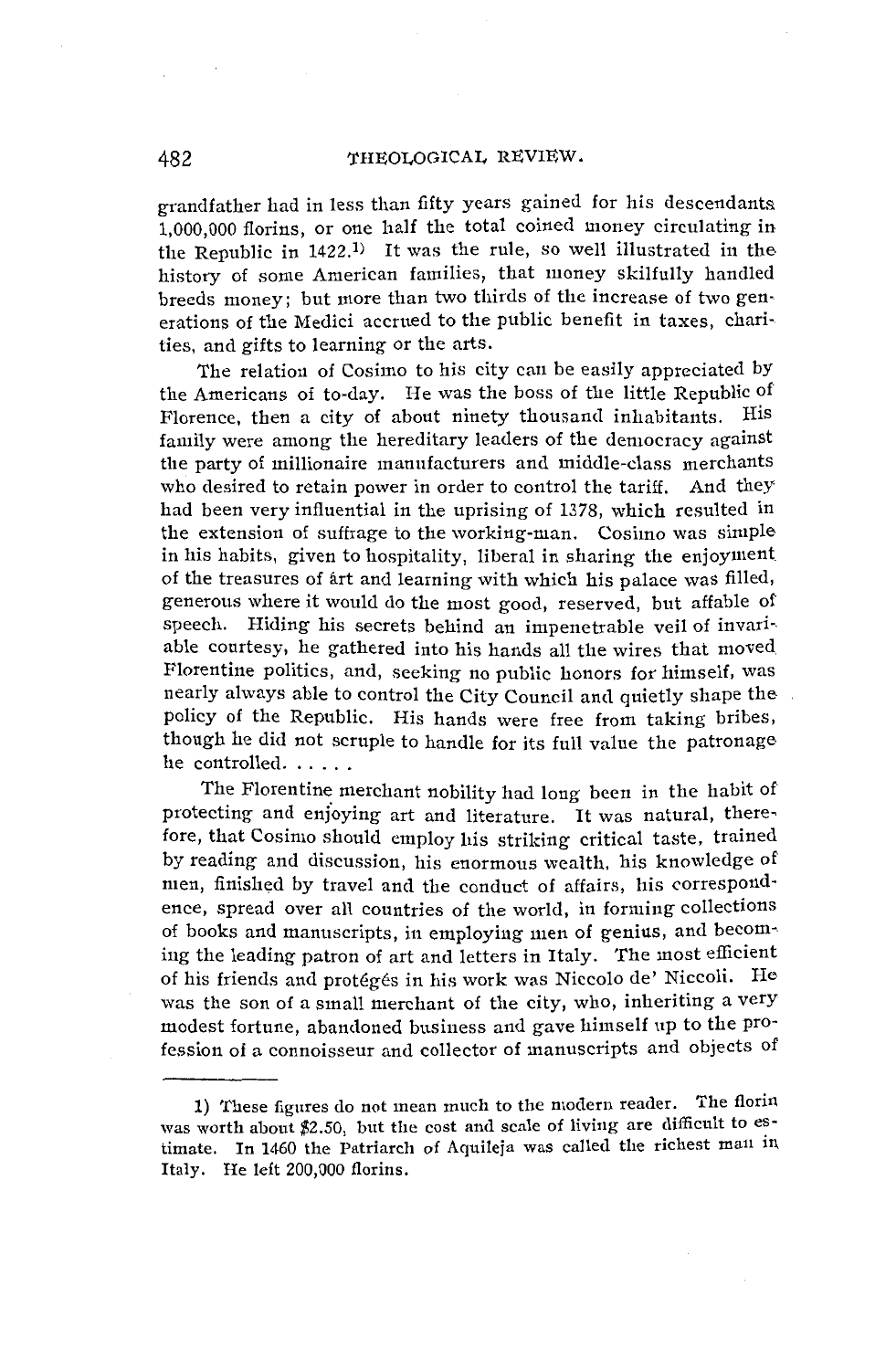#### THEOLOGICAL REVIEW. 483

art. The stout little man who always dressed with scrupulous care was very fond of society, and the soul of every company; but somewhat feared withal, because of a touch of sarcasm in his irresistibly funny speeches. He was a good deal of a beau in his younger days, and we learn from letters that he and his friend Bruni used to wait round the doors of the churches to see the pretty girls come out. But he never married, because he knew that if he had a wife he must give up collecting books. He was more than consoled by forming out of his moderate income the best library in Florence-eight hundred manuscripts, all rare, some of them unique. When an overenthusiastic purchase, as, for instance, the library of Salutato, had reduced him for the time to poverty, he hung on to the books and economized until he could pay for them. He had, besides, a small but good collection of gems, statues, coins, and pictures. But he lived no comfortless life of the traditional old bachelor. He loved to see a piece of fine linen, a crystal goblet, an antique vase, some bits of choice pottery on his table.

He was the centre of correspondence for the Humanists of his day, and not to know Niccoli was to be unknown in the realm of letters. He was the greatest living authority on manuscripts, with an infallible eye for an old codex, and an extended practical knowl· edge of the then unknown science of diplomatics. He was the first collector who let his uniques be copied, and showed a liberality in regard to his treasures absolutely unequalled. At his death it was found that two hundred of his volumes were loaned. His house was always open and was the meeting-place of the literati and artists of Florence. It was also a sort of free school, for sometimes there were ten or twelve young men reading quietly in the library, while Niccoli walked about the room, giving instructions or asking now one and then another his impressions of what he read. And yet he was no easy man to go on with. His spirit was intensely critical, and a friend writes that even of the dead he never praised any but Plato, Virgil, Horace, and Jerome. He was neglectful of formalities to others and exceedingly touchy in regard to himself, and the later years of the peppery old man were filled with quarrels. Cosimo did everything for him. His word was law in regard to appointments and dismissals at the High School of Florence. And it was understood that whenever he was unable to pay for a book he had only to send a note to Cosimo's cashier, who had standing orders to discount it at once- a graceful way of making a gift, for Niccoli died five hundred florins in his patron's debt. He had always been wont to rebuke the jest against religion of the free-thinkers among his literary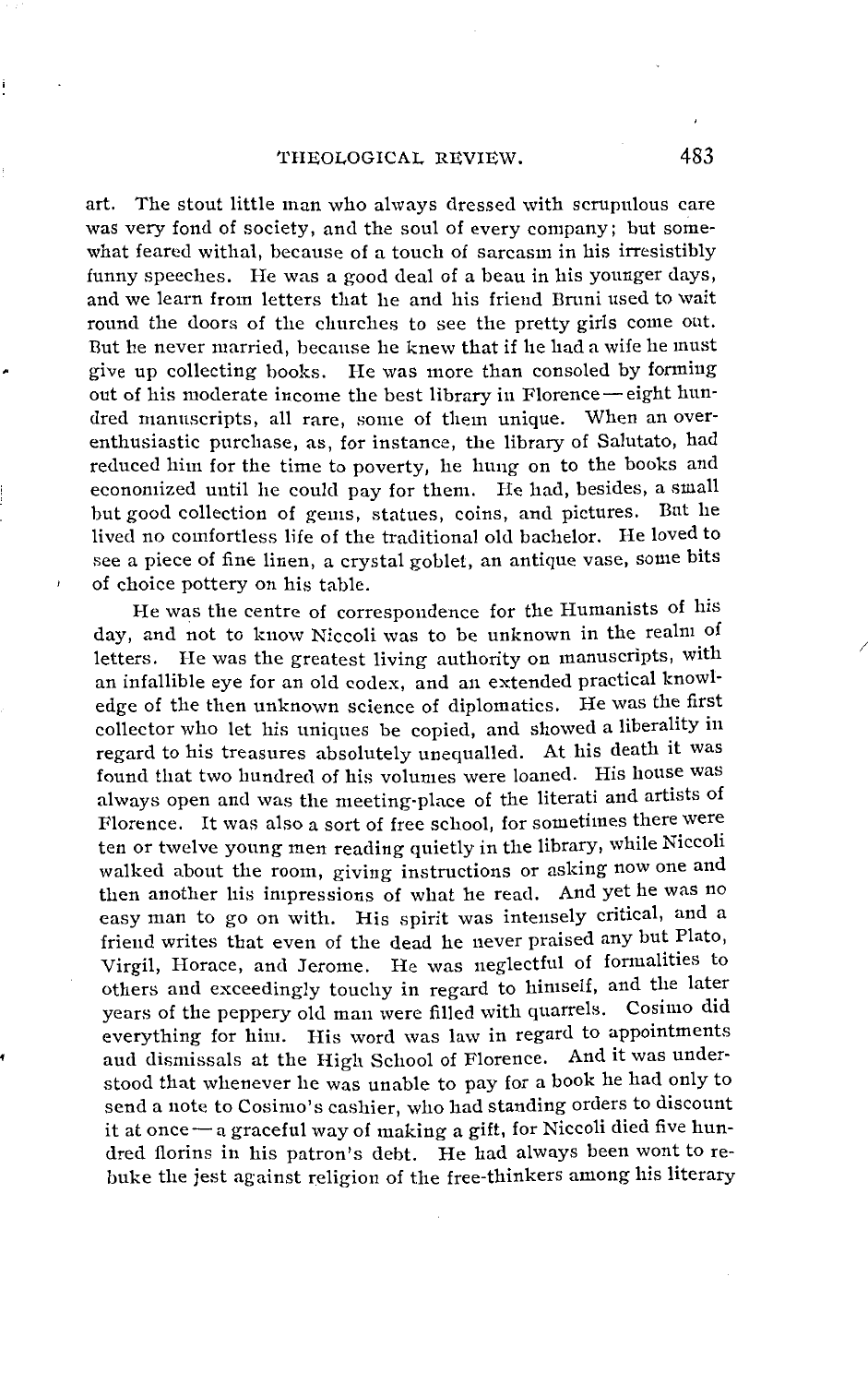friends, and he made an edifying end. His last words gave directions as to what should be done with his books.

Men like these - for Cosimo and Niccoli were only the most skilful of many connoisseurs of art and letters in Florence-searched the world for the remains of classical antiquity. And there was no lack of patient explorers who gladly gave their years to this service. We have a suggestion of such toils and pleasures in letters describing the book-hunts of three young secretaries at the Council of Constance.....

· Another very useful man in this book-collecting was Giovanni Aurispa, not much of a scholar, but a skilful buyer, particularly of Greek manuscripts. There was great excitement in Florence when he landed in Venice with two hundred and thirty-eight books in his chests. To pay for them he had sold all he had except the clothes he wore, and still owed fifty florins for freight and other debts. Cosimo's brother immediately advanced the money. But the shrewd Aurispa would not visit Florence till, by sending an occasional volume and an imperfect list of his treasures, he had roused the appetite of the literati to fever-heat. Then he doubtless came well out of the speculation.....

These collectors and the patrons whose homes sheltered the inheritance of the past were surrounded by a swarm of teachers and writers, and the wandering masters found more dignified successors in the incumbents of new schools founded in many parts of Italy. The greatest of this generation of teachers are Vittorino da Feltre (1377-1446) and Guarino da Verona (1370-1460). In his youth Guarino had gone to Constantinople to learn Greek of Chrysoloras, and when he was called to Ferrara as tutor to the princes of the royal house he had taught in many cities and was sixty years old. But, old as he was, the real labor of his life, that was to make his name gratefully honored throughout Italy, was just begun. He was lecturer on poetry to the University, and the hearers who soon filled the room included men as well as youth, and not infrequently women. But his genius as a teacher was best displayed in his private school. And his house gathered scholars from all parts of Italy, Dalmatia, Germany, Hungary, Bohemia, Poland, France, England, and the islands of the Levant. . .. There are recorded instances of men, young and old, who, beginning Greek, could, after less than a year in Guarino's house, read it freely and with pleasure. At the age of ninety he called his sons around him, blessed them, and crowned a life of gentle labor with a peaceful death......

But it is in Poggio and Filelfo that we see the typical figure of the Humanist, the successor of Petrarch, a scholar and writer living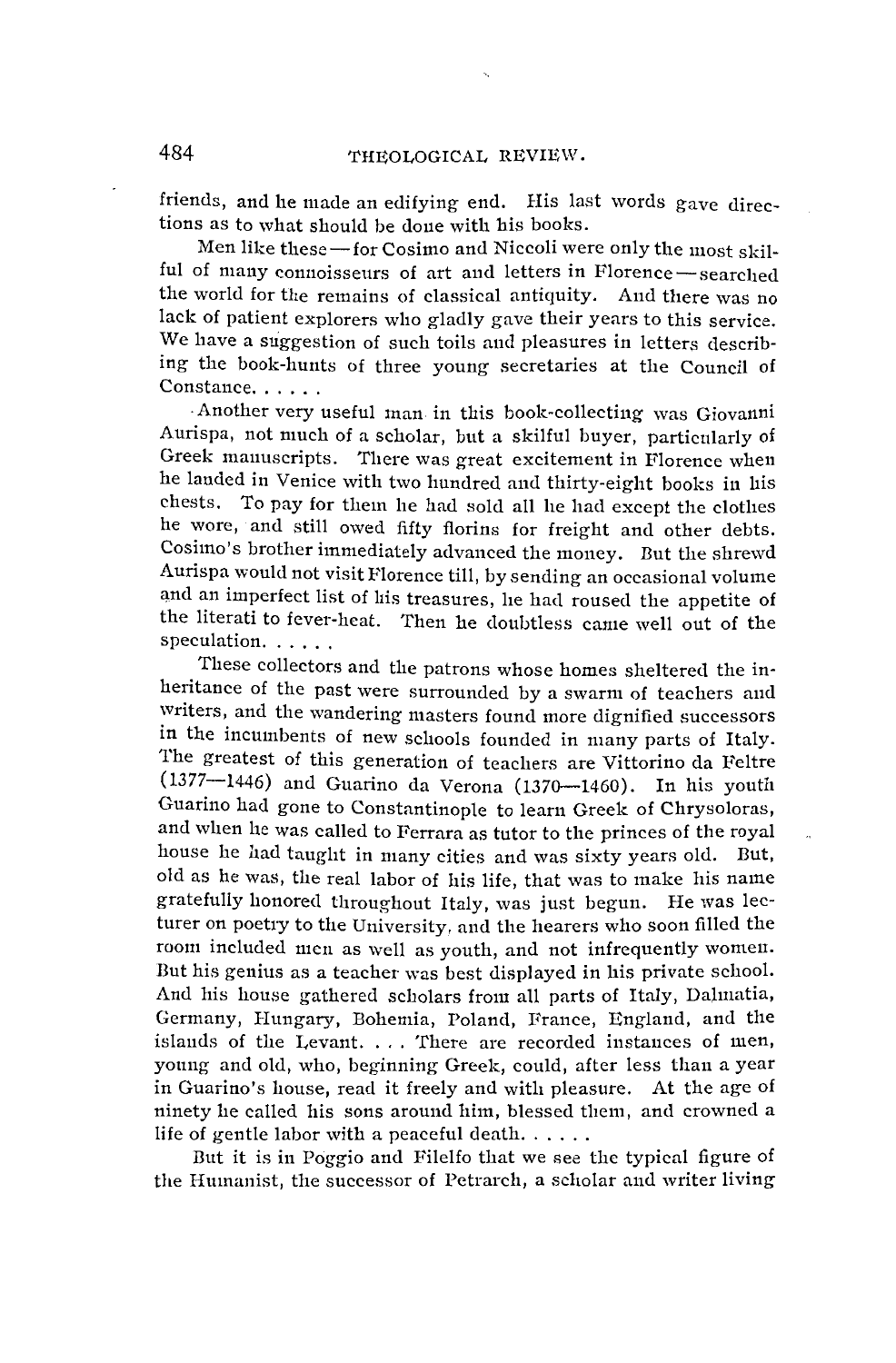by his knowledge and his pen, not directly through teaching or the sale of his books, but by the presents and sinecures offered by admiring patrons.

Poggio Bracciolini (1380--1459) walked into Florence, like Franklin into Philadelphia, with only a few pieces of silver in his pocket. But he soon found a friend in Salutato, who put him in the way of earning a living as a copyist of classical manuscripts; and his beautiful handwriting brought him plenty of work. Niccoli lent him books and money, and, guided by the advice of both, he hammered out for himself without teachers a mastery of Latin and a passable knowledge of Greek. While still a youth he got a position as secretary of the Papal Curia, which he held for fifty years. But his heart was always in Florence, where his treasure of books was, either stored in his little villa, or under the care of his friend Traversari. There he married, when over fifty, a young girl of eighteen, a match which, to the amazement of all his friends, was the happiness of both. He was forty before the discovery of the Quintilian at St. Gall brought him anything like fame, and it was afterward that he was ranked among the first scholars and stylists of his day. Poggio did not serve Minerva for nothing. He wrote, it is true, essays on 'Avarice' and 'The Greed of Gold,' but both as a curial secretary and litterateur he understood perfectly the art of feathering his nest. His pride was of the vulgar stripe which keeps constantly asking for something, not the noble self-respect of Salutato, which is always content with its wages and stands aside to watch, half in scorn and half in amusement, the universal struggle for the almighty dollar. Until the time when he gave it up and married he was, like Petrarch, a patient hunter of benefices, and no rich patron in Italy need despair of the services of his pen, most skilled in eulogy. Nor did he scruple to skilfully solicit this kind of business.  $\dots$ .

He was even more skilled in invective than in eulogy. And woe betide the man who in the smallest way crossed Poggio's path. He was pilloried in Latin letters whose style spread them all over Europe. To this rule Guarino was the sole exception. His character awed even the pen of Poggio, and their dispute as to whether Caesar or Scipio was the greatest man was carried 011, if not with all the courtesy of an old-fashioned village debating society, yet with what for Poggio was decency. On the other hand, in defending his patron Cosimo against Filelfo he stopped at no personality. No member of his adversary's family was left untouched by dirty accusations. And there was scarcely a crime so mean and unmentionable that he did not accuse his opponent of it. Some allowance must be made, of

/ I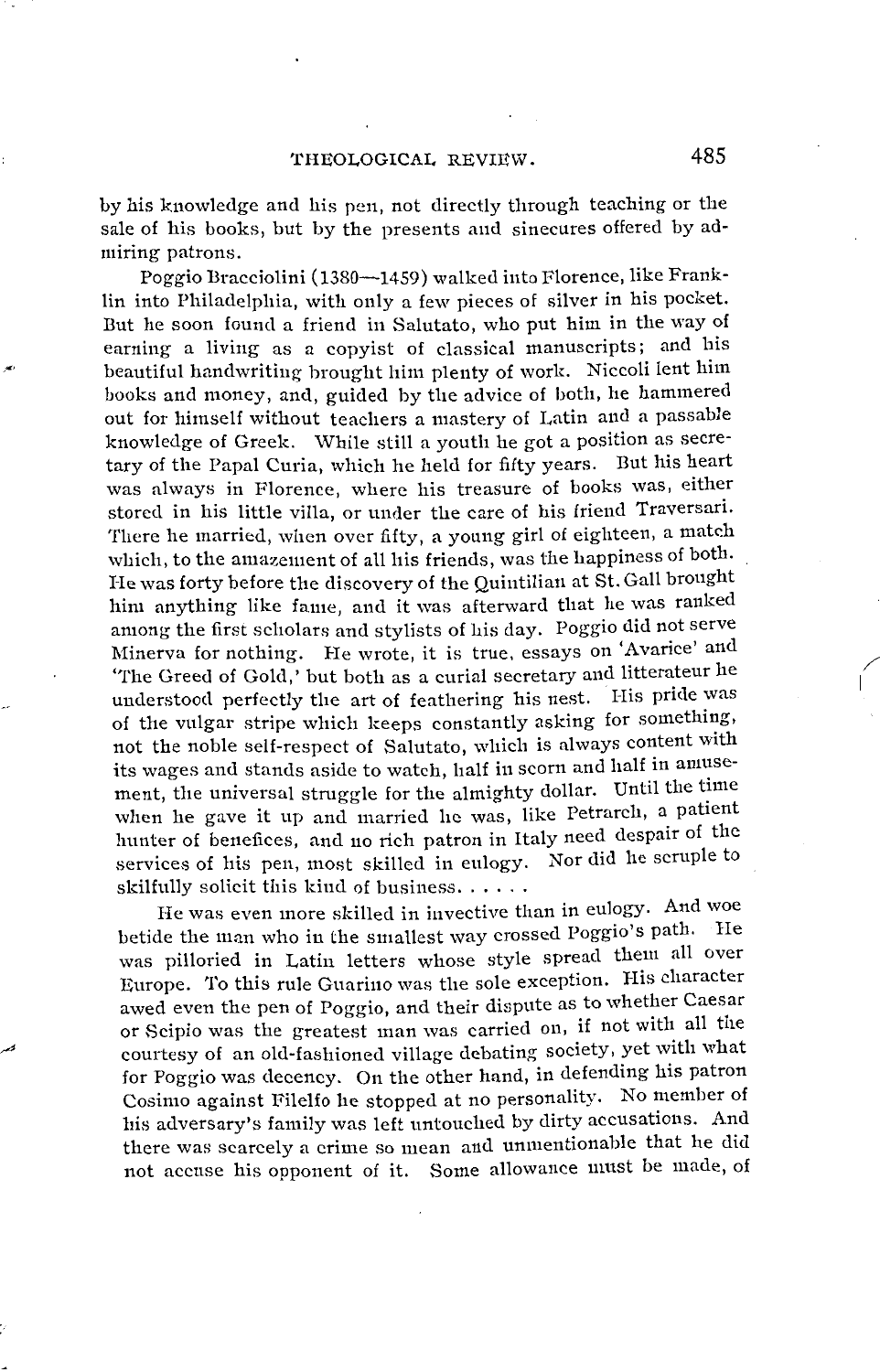course, for the contemporary customs of dispute. But even a toughskinned generation shrank before the poisoned bitterness of Poggio's darts.

Francesco Filelfo (1398-1481), when he landed in Venice in 1427, had served for five years as secretary to Emperor John iu Constantinople, whither he had originally been sent by the Venetian State as secretary of the trade-house  $-a$  sort of consul. Two years later he brought his chest of Greek manuscripts and his beautiful young Greek wife, the grand niece of Manuel Chrysoloras, to Florence, to lecture in the employ of the city on Cicero, Livy, Terence, Homer, Thucydides, and Xenophon. He did not stay long. For it is not to be supposed that continual peace brooded over the Florentine garden of the Muses .... He went to the High School of Siena, and the war of words passed to knives; for after Filelfo's life had twice been attempted by assassins, hired, as he charged, by Cosimo and his friends, the great Grecian joined with other exiles of the 'noble' party of Florentine politics to hire a band of murderers to kill Cosimo and Marsuppini. ... But it was not many years before he again sought Cosimo's patronage, promising to destroy all his invectives. And at the end of his life, when he hoped to gain from Lorenzo, Cosimo's grandson, a position at the new university at Pisa, he planned a great eulogy of the Medici in ten books, of which he sent a flattering preface as a sample. And at eighty-three years he was actually recalled to Florence, to die almost on reaching it. Meanwhile he had not suffered. He was always complaining of poverty, even when he had six servants or kept six horses and dressed in silk and fine furs. And his measureless importunity supported this state. For it was actually the believe of the age that the key of the heaven of fame was the pen of the Humanist, and the sale of their eulogies has been well compared with the sale of indulgences by the Church.  $\dots$ 

For the rest Filelfo and Poggio were pretty thorough heathen. They did not quarrel with the Church, for it was dangerous.  $\ldots$  But these two most typical Humanists, who sought the glory of men through the glory of letters, and lived by patronage, looked upon the priests as Cicero on the augurs. They dropped altogether the sense of sin which Jesus of Nazareth brought into the world, and when they thus turned to the Greek ideal they did not replace the penitence issuing in the love of God and man of his doctrine by the stoic selfrespect which had produced an Epictetus and taught Marcus Aurelius to write that 'even in a palace life might be well lived.' A few of their successors in the New Learning put on the simple garb of that philosophy. But the typical Humanists of this generation, with most

./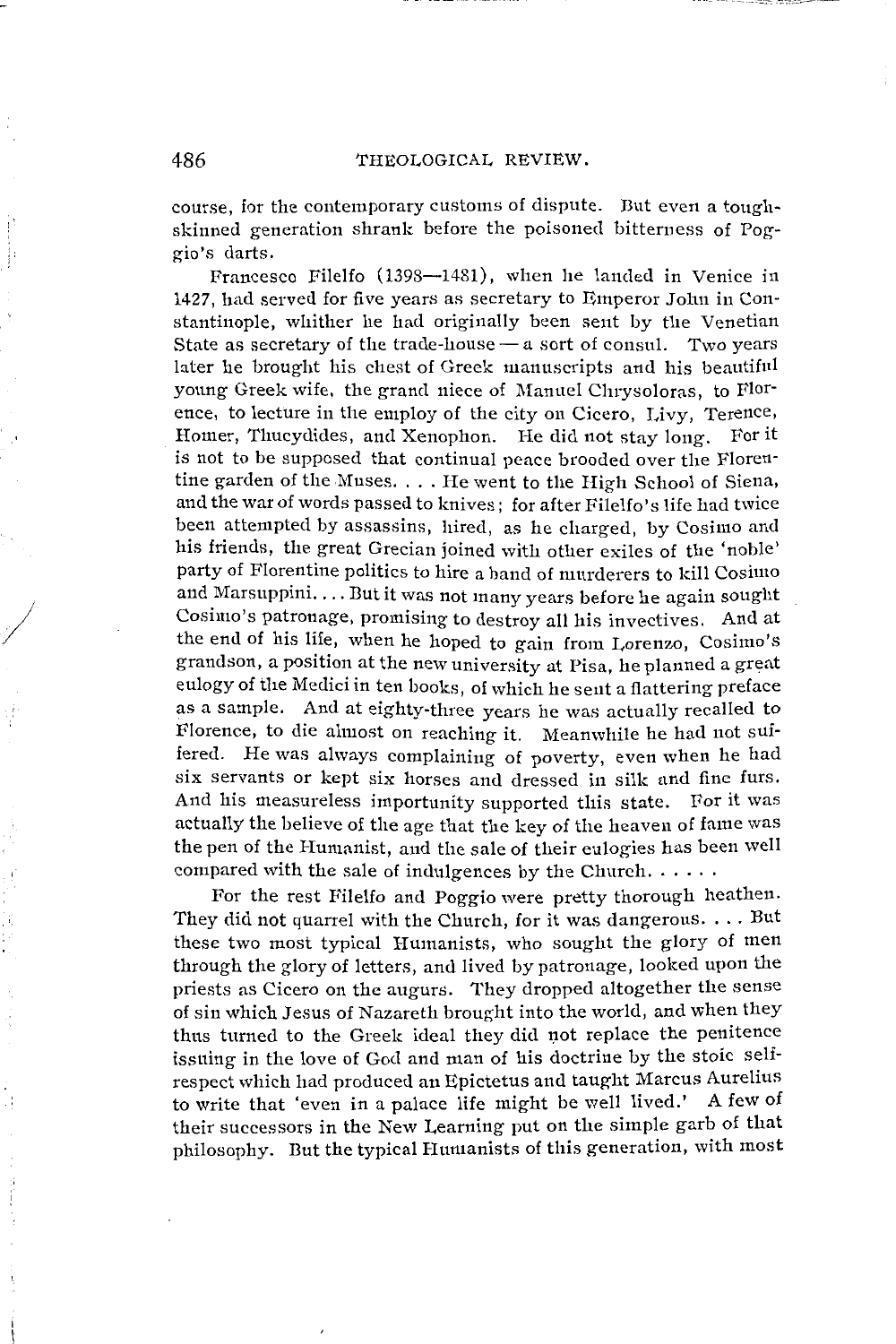of their successors, set up nothing in place of what they abandoned, and, borrowing one of the worst portraits of classic life, stamped with the authority of culture and good taste those vices which constantly threaten to rot society to the point of dissolution. Filelfo's 'De Jocis et Seriis' has never been printed. His biographer (Rosmini 1808) was ashamed to quote it because of its 'horrible obscenity.' Poggio tells how a knot of choice spirits among the Papal secretaries, all of whom belonged to the clergy, used to meet after work in a remote room of the palace. They called their informal Society 'Dugiale,' or 'The Forge of Lies,' and he collected and published the tales he heard there under the title of 'Facetiae.' It went through twenty-six editions in sixty years. Any one attempting to circulate an English translation through the United States mail could be sent to the penitentiary. Nor was this all. The worship of lubricity became deliberate. In Valla's dialogue 'De Voluptate,' while the formal victory remains with virtue, the freshness and strength of argument are all on the side of the Greek view; and the conclusion, 'Whatever pleases is permitted,' lies near to every reader.

''But in Beccadelli's 'Hermaphroditus,' by which the author won instant fame at the age of thirty-one, the astonished modern reader finds a veritable Priapean orgy. The polished Latin verses, deco• rated with all the skill of a poet and rhetorician, have for their subject those things which St. Paul says it is a shame even to speak of. It was received with a perfect storm of applause, and gained for Beccadelli the laurel crown of a poet from the hand of the Emperor Sigis· mund. Not, of course, without protest.... But it is certainly a sign of additional corruption to find a crime, now stamped as infamous by every statute-book of Europe, and then punished by death in France, openly praised with more than Turkish cynicism and the applause of men who assumed to lead taste and learning." pp. 124-143.

A.G.

/

# **Religions of Primitive Peoples** *by Daniel G. Brinton, A, M., NI. D., LL. D., Sc. D., Professor of American Archaeology and Linguistics in the University of*  Pennsylvania, Philadelphia. G. P. Putnam's Sons. *New York and London, 1897.* Price, \$1.50.

This is an intensely interesting book. It contains the second course of the '' American Lectures on the History of Religions" delivered under the auspices of the association which had also arranged the first course, on "the History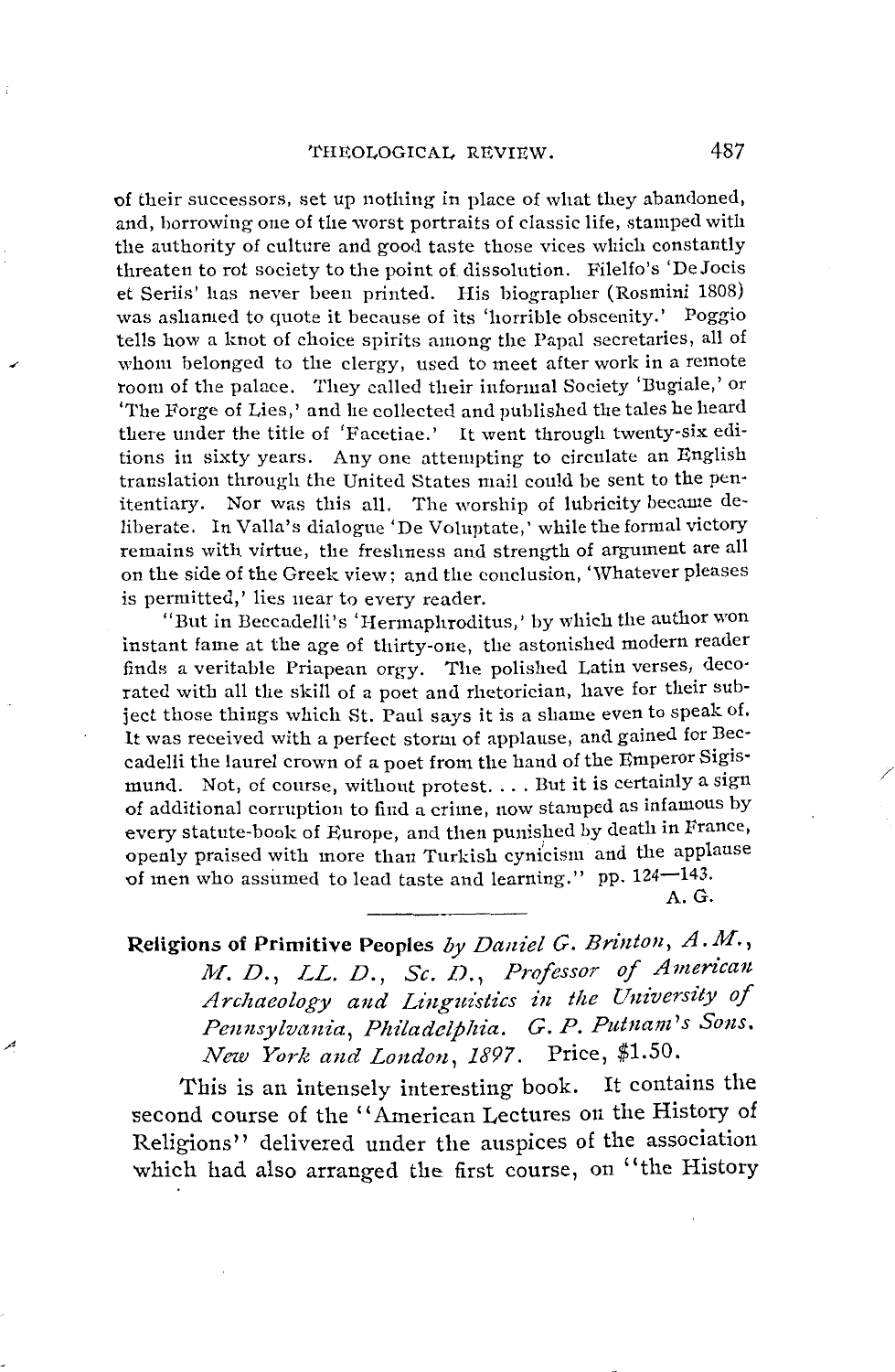#### 488 THEOLOGICAL REVIEW.

and Literature of Buddhisms" by Prof. Rhys Davis.<sup>1</sup>) The book is not a theological, but an ethnological work, and the learned author's principles, both philosophical and religious, are utterly untenable. He says:  $-$ 

"And here I must mention a startling discovery, the most startling, it seems to me, of recent times. It is that these laws of human thought are frightfully rigid, are indeed automatic and inflexible. The human mind seems to be a machine; give it the same materials, and it will infallibly grind out the same product. So deeply impressed by this is an eminent modern writer that he laws it down as 'a fundamental maxim of ethnology' that, 'we do not think; thinking merely goes on within us.'

"These strange coincidences find their explanation in experimental psychology. This science, in its modern developments, establishes the fact that the origin of ideas is due to impressions on the nerves of sense." $-$ pp. 6 f.

This '' startling discovery'' of '' recent times,'' startling as it may be, is neither recent nor a discovery, but a fiction as old as materialistic philosophy. Yet this is the principle upon which Dr. Brinton's entire theory of primitive religion is based. He writes:  $-$ 

"Nowhere, however, is the trnth of it more clearly demonstrated than in primitive religions. Without a full appreciation of this fact, it is impossible to comprehend them; and for the lack of it, much that has been written upon them is worthless. The astonishing similarity, the absolute identities, which constantly present themselves in myths and cults separated by oceans and continents, have been construed as evidence of common descent or of distant transmission; whereas they are the proofs of a fundamental unity of the human mind and of its processes." p. 9.

Of course, Dr. Brinton is also an evolutionist in anthropology. We know something about the earliest men and of their religion, having the authentical record of man's creation and of his intercourse with God in his primeval state; we also know that ours is a fallen, degenerate race,<sup>2)</sup> and that the gentile nations have passed through a process of

<sup>1)</sup> See THEOLOGICAL QUARTERLY Vol. I, p. 230-236.

<sup>2)</sup> Gen. 3-8.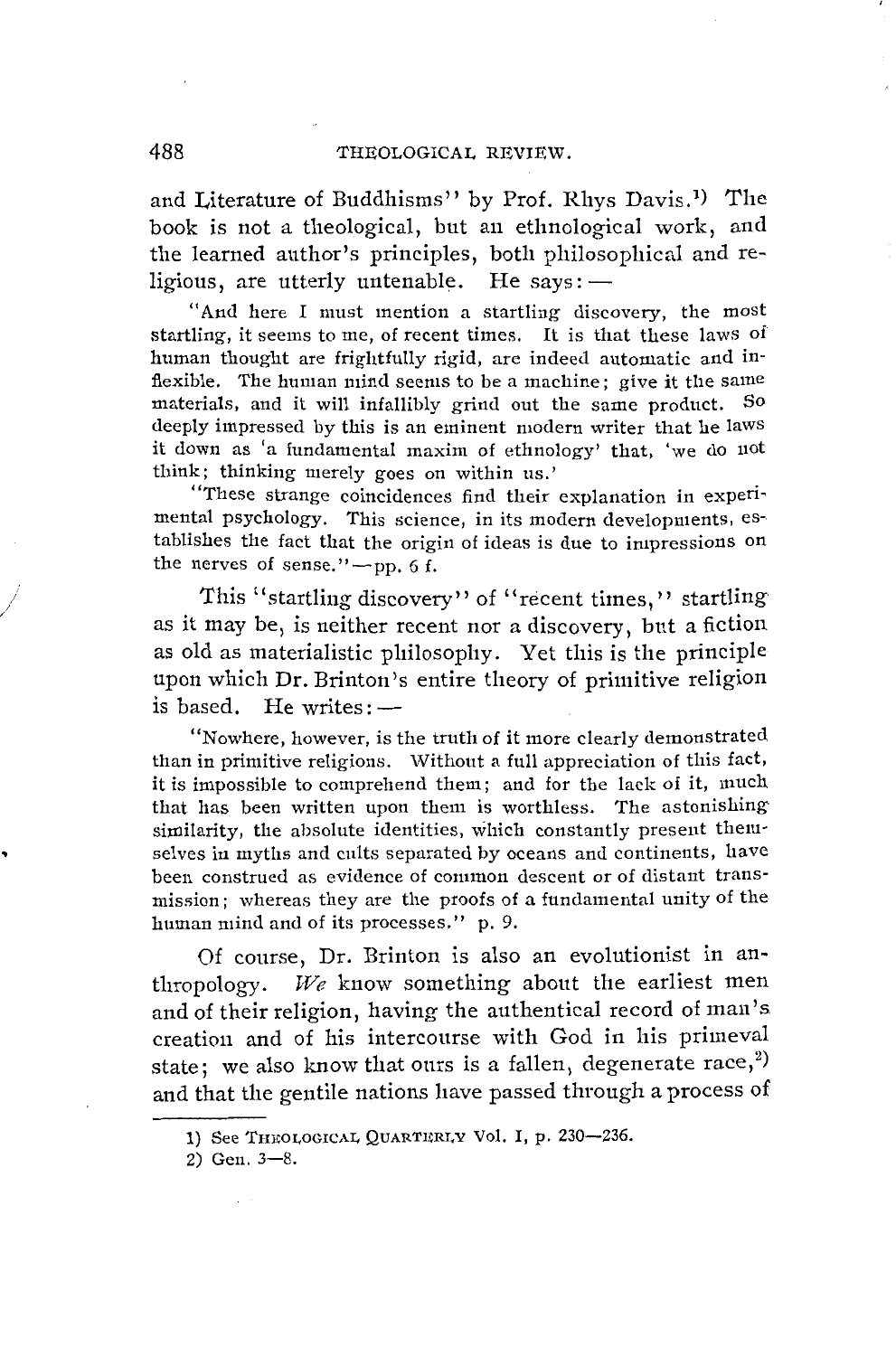devolution under the righteous wrath of God.<sup>1</sup>) Dr. Brinton, on the contrary, says: $-$ 

"I must define, however, more closely what ethnologists mean by 'primitive peoples;' because the word is not used in the sense of 'first' or 'earliest,' as its derivation would indicate. We know little, if anything, about the earliest men, and their religion would make a short chapter. 'Primitive' to the ethnologist means the earliest of a given race or tribe of whom he has trusty information.... Hundreds of generations have toiled to produce even their low stage of culture up through others, far inferior, of which we can form some idea by the aid of language and prehistoric archaeology.

"They are therefore not degenerates, ruins fallen from some former high estate, some condition of pristine nobility. That is an ancient error, now, I hope, exploded and dismissed from sane teaching. Even the rudest of savages is a creation of steady, longcontinued advancement from the primeval man.  $-p$ . 11.

"There must, however, have been a time in the progress of organic forms from some lower to that highest mammal, Man, when he did not have a religious consciousness; for it is doubtful if even the slightest traces of it can be discerned in the inferior animals."p. 35 f.

But Dr. Brinton is in the same berth with Mr. Darwin in still another respect. Mr. Darwin and all his disciples have failed to find either among the thousand millions of human beings inhabiting the globe in the latter half of the XIX century, nor among the remains of former generations. of men, one single individual not essentially Man. And, likewise, Dr. Brinton cannot point to any period of time when, or any inhabited part of the earth where man, as he is actually known, "did not have a religious consciousness." Here are his own words: $-$ 

"The fact is that there has not been a single tribe, no matter how rude, known in history or visited by travellers, which has been shown to be destitute of religion, under some form.

''The contrary of this has been asserted by various writers of weight, for example by Herbert Spencer and Sir John Lubbock, not

1) Rom. 1, 18-32.

 $\frac{1}{4}$ 

i

 $\vdots$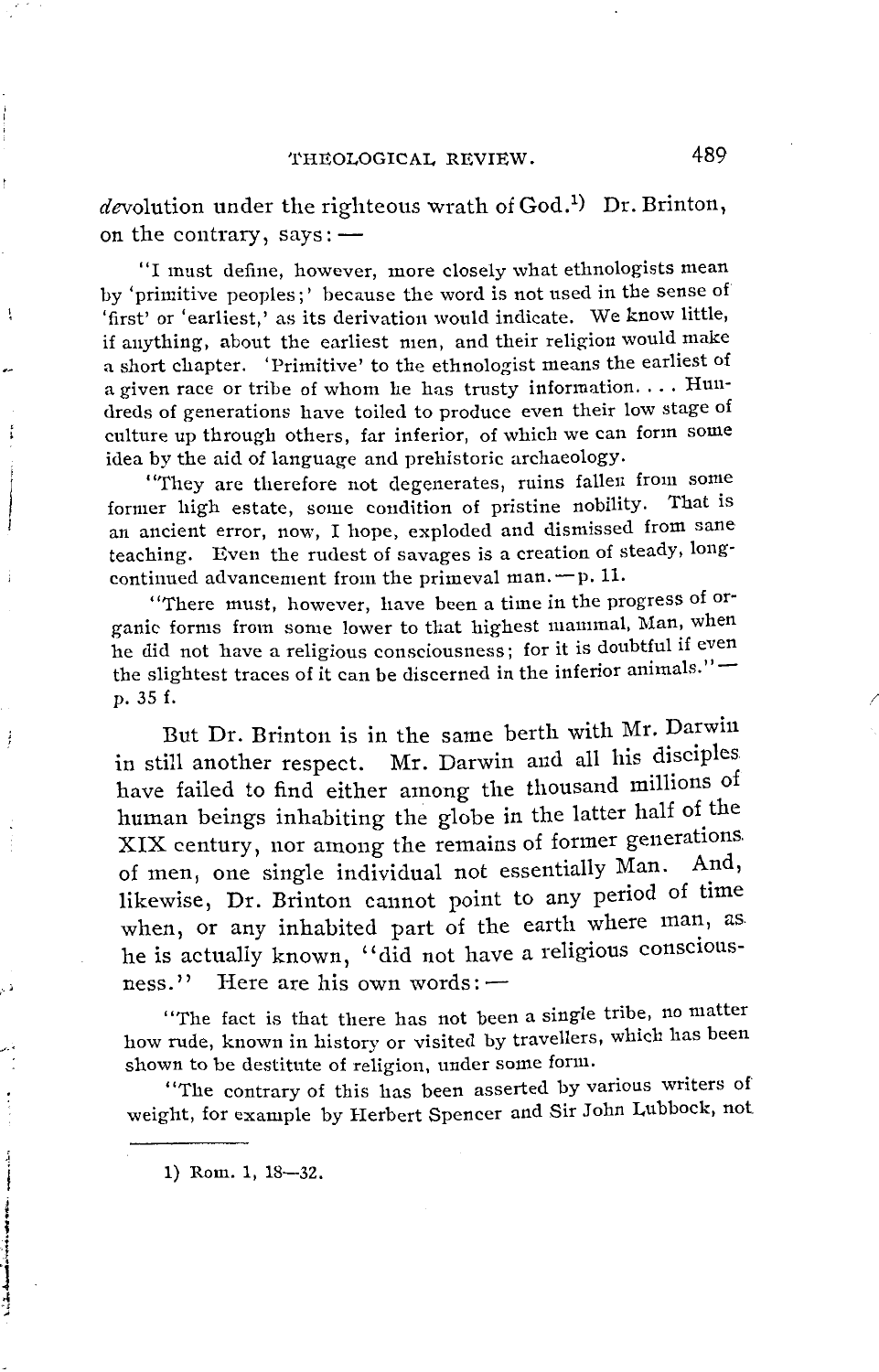from their own observation, for neither ever saw a savage tribe, but from the reports of travellers and missionaries.

"I speak advisedly when I say that every assertion to this effect when tested by careful examination has proved erroneous." pp. 30 f.

And it is because of the ample detailed substantiation of these statements that we find this to be a highly interesting book. There are in the various chapters several things beside the general principles to which we seriously object, and we are grieved to think that many have heard these lectures and many more will read them who are not sufficiently armored to be proof against the unwholesome influence such teaching is apt to exert. But there is a good deal of material embodied in the book which can be turned to excellent advantage by a theologian, and which would be all the more enjoyable if presented in better surroundings. A number of extracts will be relished by our readers: -

"This question settled, another arises. The religions thus found everywhere among the rudest tribes, did they take root and exert a deep influence on the individual and society, or were they super· ficially felt, and of slight moment in practical life ?

"In reference to this I can scarcely be too positive. No opinion can be more erroneous than the one sometimes advanced that sav· ages are indifferent to their faiths. On the contrary, the rule, with very few exceptions, is that religion absorbs nearly the whole life of a man under primitive conditions. From birth to death, but espe· cially during adult years, his daily actions are governed by cere· monial laws of the severest, often the most irksome and painful characters. He has no independent action or code of conduct, and is a very slave to the conditions which such laws create.

"It is especially visible in the world-wide customs of totemic divisions and the *tabu,* or religious prohibitions. These govern his food and drink, his marriage and social relations, the disposition of property, and the choice of his wives. An infraction of them is out of the question. It means exile or death. The notions of tolerance, freedom of conscience, higher law, are non-existent in primitive com· munities, except under certain personal conditions which I shall men· tion in a later lecture....

"Let us take as an example the Dyaks of Borneo. A recent ob· server describes them as utter slaves to their 'superstitions,' that is, to their religion. 'When they lay out their fields, gather the harvest,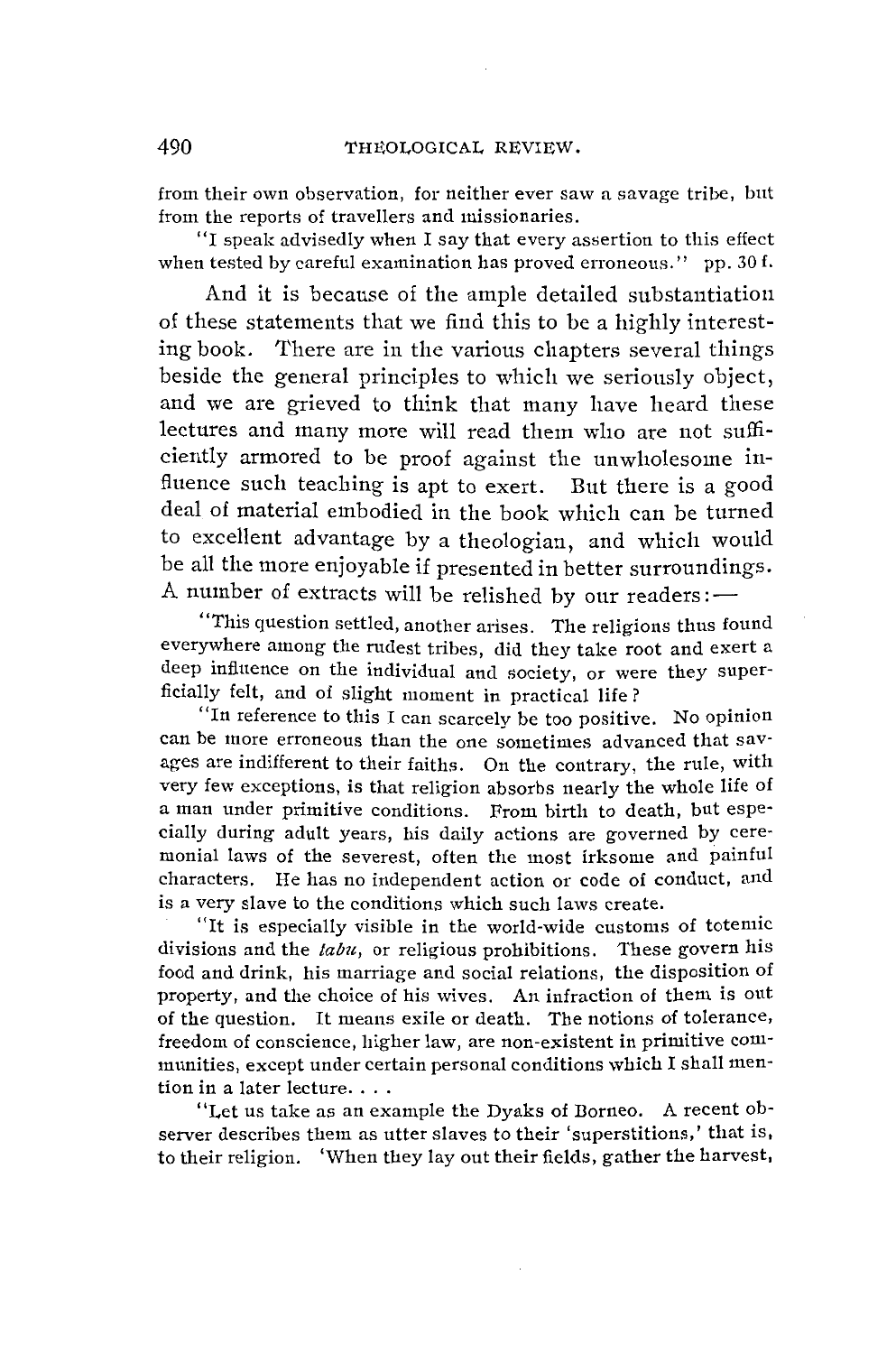go hunting or fishing, contract a marriage, start on an expedition, propose a commercial journey, or anything of importance, they always consult the gods, offer sacrifices, celebrate feasts, study omens, obtain talismans, and so on, often thus losing the best opportunity for the business itself.'

"This is equally the case with most savage tribes. Mr. J. Walter Fewkes informed me that it was a severe moral shock to the Pueblo Indians to see the white settlers plant corn without any religious ceremony....  $-pp. 37-39$ .

"The word to the god is Prayer. It is a very prominent and nigh universal element in the primitive religions. The injunction "Pray always' is nowhere else so nearly carried out. Captain Clark, an officer of our army with the widest experience in Indian life, writes: 'It seems a startling assertion, but it is, I think, true, that there are no people who pray more than Indians. Both superstition and custom keep always in their minds the necessity for placating the anger of the invisible and omnipotent power, and for supplicating the active exercise of his faculty in their behalf.'

"In fact, Prayer may be said to be the life of the faith of savage tribes, and it is so recognized by themselves. According to the legends of the Maoris of New Zealand, when they first migrated to the island of Hawaii, they did not bring with them their ancestral gods, but took care to carry along the potent prayers which the gods cannot but hear and grant. ...

"The earliest hymns and prayers do not, as a rule, contain definite requests, but are general appeals to the god to be present, to partake of the feast which is spread, or to join the dance and continue his good offices toward those who call upon him. Such are the hymns of the Rig Veda, and those of ancient Mexico, which I have collected and published. They are like the *evocatio* deorum of the Romans.

The three forms of 'the Word to the gods,' or Prayer, are those of thanksgiving, by praise or laudation; of petition for assistance or protection; and of penitence or contrition for neglect of duty. All these are common in the most primitive faiths. In all of them you will find the deity appealed to as great, mighty, a lord, a king, terror-inspiring, loving his followers....

As we may expect, most of the petitions in primitive prayers are for material benefits. The burden of most of them is well expressed by one in the Rig Veda: 'O God, prosper us in getting and in keeping!' They ask for increase of goods, abundant food, success in war, and fine weather. . . .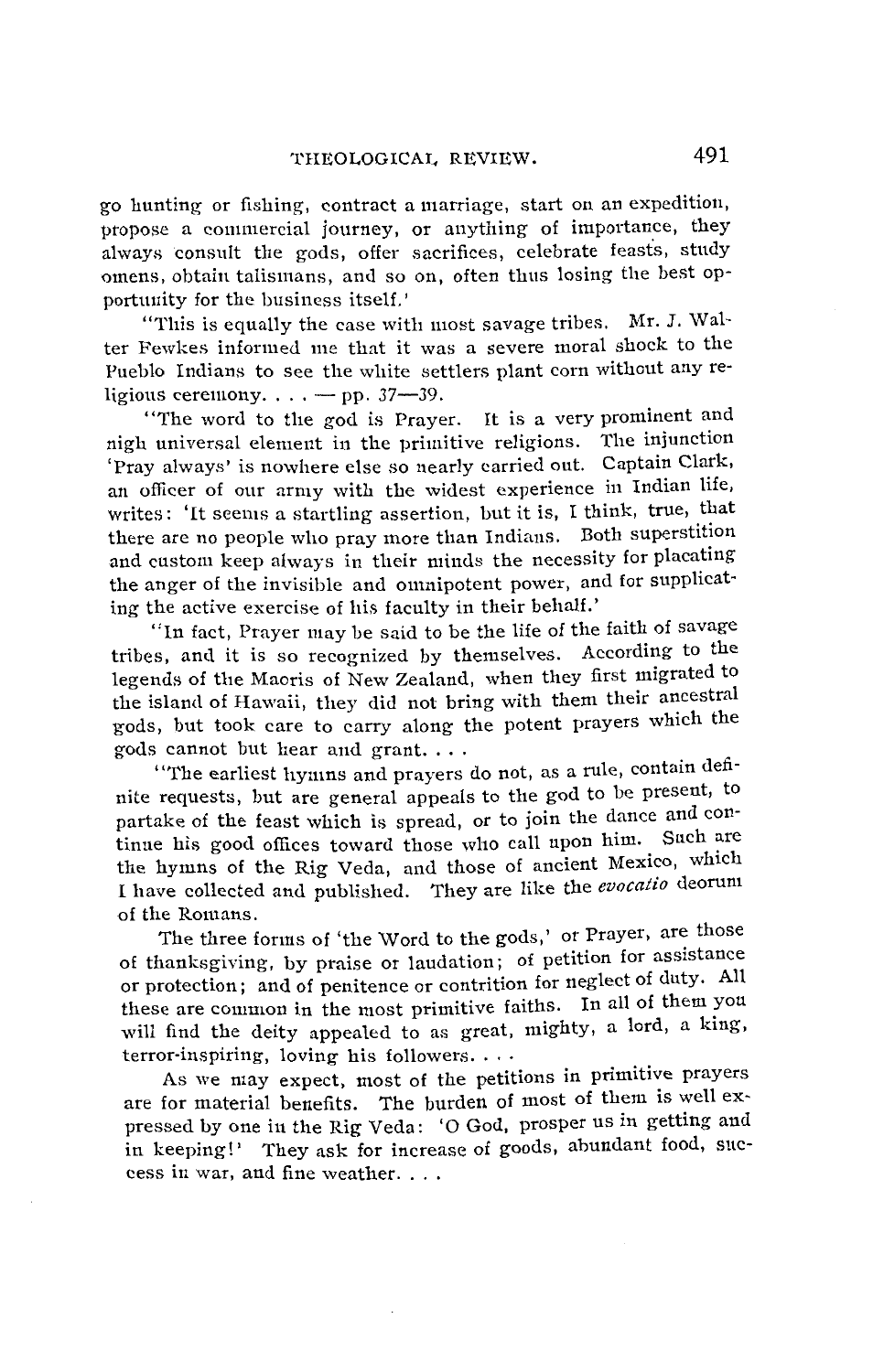At other times the prayer is for moral control, as in this of a Sioux Indian: 'O my grand father, the Earth, I ask that thou givest me a long life and strength of body. When I go to war, let me capture many horses and kill many enemies. But in peace, let no anger enter my heart.' ...

In many prayers we find formulas preserved which are no longer understood; • and very frequently the power of the prayer is believed to be increased by repeating it a number of times. The prayer choruses of nearly all savage tribes offer endless examples of this."  $-$  pp. 103 $-$ 106.

"The word from the gods is clothed under two forms, the Law and the Prophets,  $-in$  other terms, Precept and Prediction....

In the earliest phases of religion, the law is essentially prohibitory. It is in the form of the negative, 'Thou shalt not-.' Ethnologists have adopted for this a word from Polynesian dialects, *tabu,*  or *tajm,* akin to *tapa,* to name, that which was solemnly named or announced being sacred, and hence forbidden to the *profanum vulgus*.

The *tabu* extends its veto into every department of primitive<br>life. It forbids the use of certain articles of food or raiment: it hal-It forbids the use of certain articles of food or raiment; it hallows the sacred areas; it lays restrictions on marriage, and thus originates what is known as the totemic bond; it denounces various actions, often the most trivial and innocent.  $\ldots$ 

The penalty for the infraction of the *tabu* includes all that flows from the anger of the gods, reaching to death itself."-pp. 108 f.

"The second 'Word from god,' was when it was uttered as a prophecy, a prediction of the future. In this form it appears throughout the world under the innumerable aspects of divination, as oracles, prophetic utterances, forecasts of time to come, second-sight, clairvoyance, and the like." $-$ p. 110.

"The Word concerning the gods.... What, indeed, does the term 'myth' itself mean? It is merely the Greek for 'a word,' something spoken, and in this general sense it is used by Homer. Later, its connotation became restricted to what was spoken concerning the gods, the narratives of their doings, the descriptions of their abodes and attributes....

As examples of such notions, I may take the Bushmen of South Africa. They enjoy the general reputation of being the lowest of the human race. They have no temples, no altars, no ritual; yet the missionary Bleek collected among them thousands of tales concerning their gods in their relations to men and animals." -- pp. 112 f.

"Look in what continent we please, we shall find the myth of a Creation or of a primeval construction, of a Deluge or a destruction,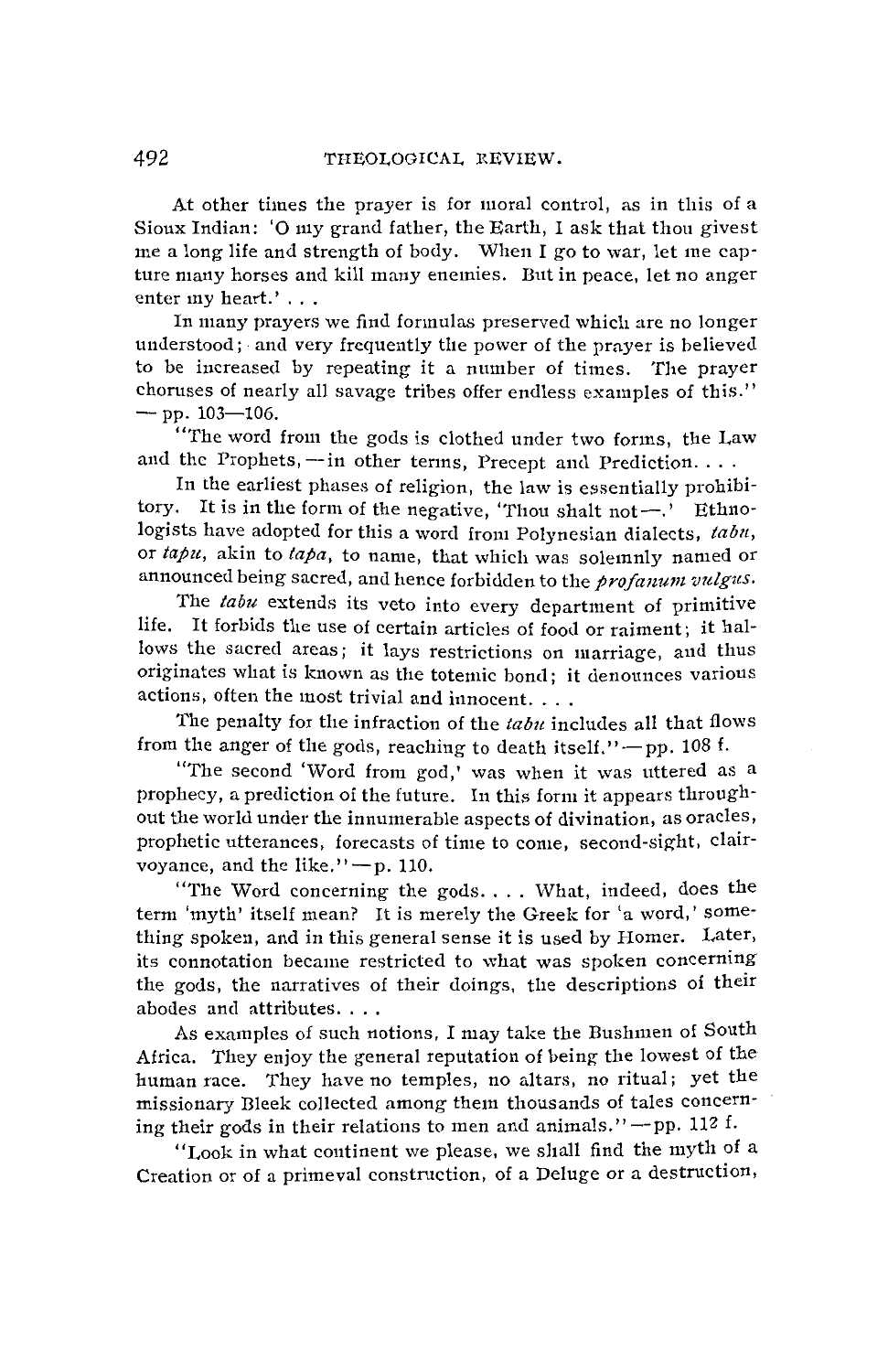and of an expected final restoration. \Ve shall find that man has ever looked on this present world as a passing scene in the shifting panorama of time, to be ended by some cataclysm and to be followed by some period of millenial glory." $-$ pp. 122 f.

"The Creator is often referred to as the Father, the parent, more or less literally, of all that is .... We find this in the rudest tribes of North America; and among the sedentary Zunis of New Mexico, it is said of their demiurge Arvonawilona that at the beginning 'he conceived within himself and thought outward in space,' in order to bring nature into existence. . . . According to the myths of Hawaii, it was 'by an act of the will' that their triple-natured Creator 'broke up the night' (Po), and from its fragments evoked into being the world of light and life  $v_{\text{m}}$  on 124 f. world of light and life." $-$ pp. 124 f.

The Life of Dr. Martin Luther, *offered to the Lutheran Church* in America by Prof. W. Wackernagel, D. D., translated from the German by Prof. C. W. Schaeffer, D. D. *With 45 illustrations. Fourth edition. Reading, Pa.* Published by the Pilger Book Store. 1897. Price, *\$1.50.* 

To write a Life of Luther is one of the most delightful tasks an author may select. The subject is among the grandest in all history. The material is abundant and within easy reach. The plan of arrangement is so distinctly laid out by the course of events, every period and epoch so clearly defined, that it is more difficult to go wrong than right. And when the work is finished, it is almost sure to command a fair sale. As a consequence, there is no lack of "Lives of Luther," especially since the quarto-centennial of the Reformer's birth has given a new and powerful impetus to the study of this chapter of history, of which the greatest German of all centuries, the greatest theologian of post-apostolic times, and one of the greatest men of all ages, is the central figure.

And yet there are comparatively few biographies of Luther which deserve to be unrestrictedly recommended. Some of them are not portraits at all, but vile caricatures,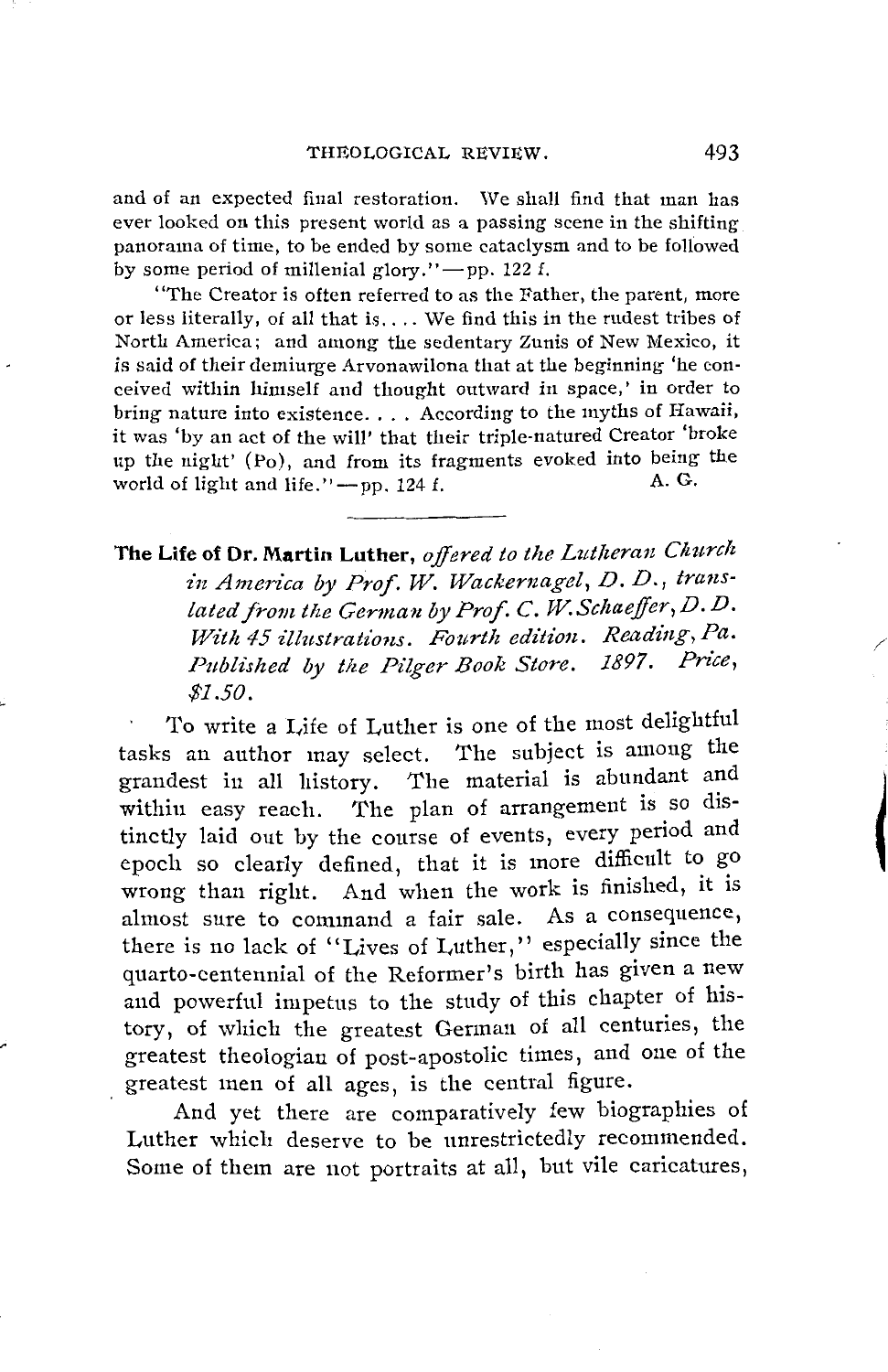among them such as were not drawn by mendacious papists who have viewed with unclean eyes and bedaubed with filthy hands the object of their aspersions. Others are painfully flat for want of perspective, or printed from an overretouched negative, sadly impairing the likeness.

The present volume, the German original of which was first published in 1882, is as to form and substance a creditable book. Of the five general topics of historical composition, it cultivates nearly exclusively that of *narratio,* very little of *descriptio, probatio, relatio*, and *aestimatio* being interspersed. While this is a defect, it tends to secnre the advantage of a smoothly-flowing narrative. It is the story of Luther neatly told, and we hope that it may find many readers also in the present edition. A. G.

**Sermons on the Gospels** *for the Sundays and principal festivals of the church year by Dr. Martin Luther. Translated from the German. Vols. I and II. Rock Island, Ill. Lutheran Augustana Book Concern.* -Price, \$2.50.

**Sermons on the Passion of Christ** *by Dr. Martin Luther. Translated from the German. Rock Island, Ill. Lutheran Augustana Book Concern.* - Price, 75 cts.

These are in no sense new books except inasmuch as they were recently printed and bound. Luther's House Postil is not a new book, and the three volumes before us are a translation of the House Postil. Nor is the translation a new one, having been first published in 1871 at Columbus, Ohio. The version, as far as we have collated it, is fair, though in some instances the original is not adequately rendered. Thus on p. 17 of the Sermons on the Passion of Christ we read: ''From this pit we could not rescue ourselves unless by the help of God.'' This is not what Luther says, his words being: ''Aus solcher Grube, sagt Zacharias, haben wir nicht konnen kommen, es machte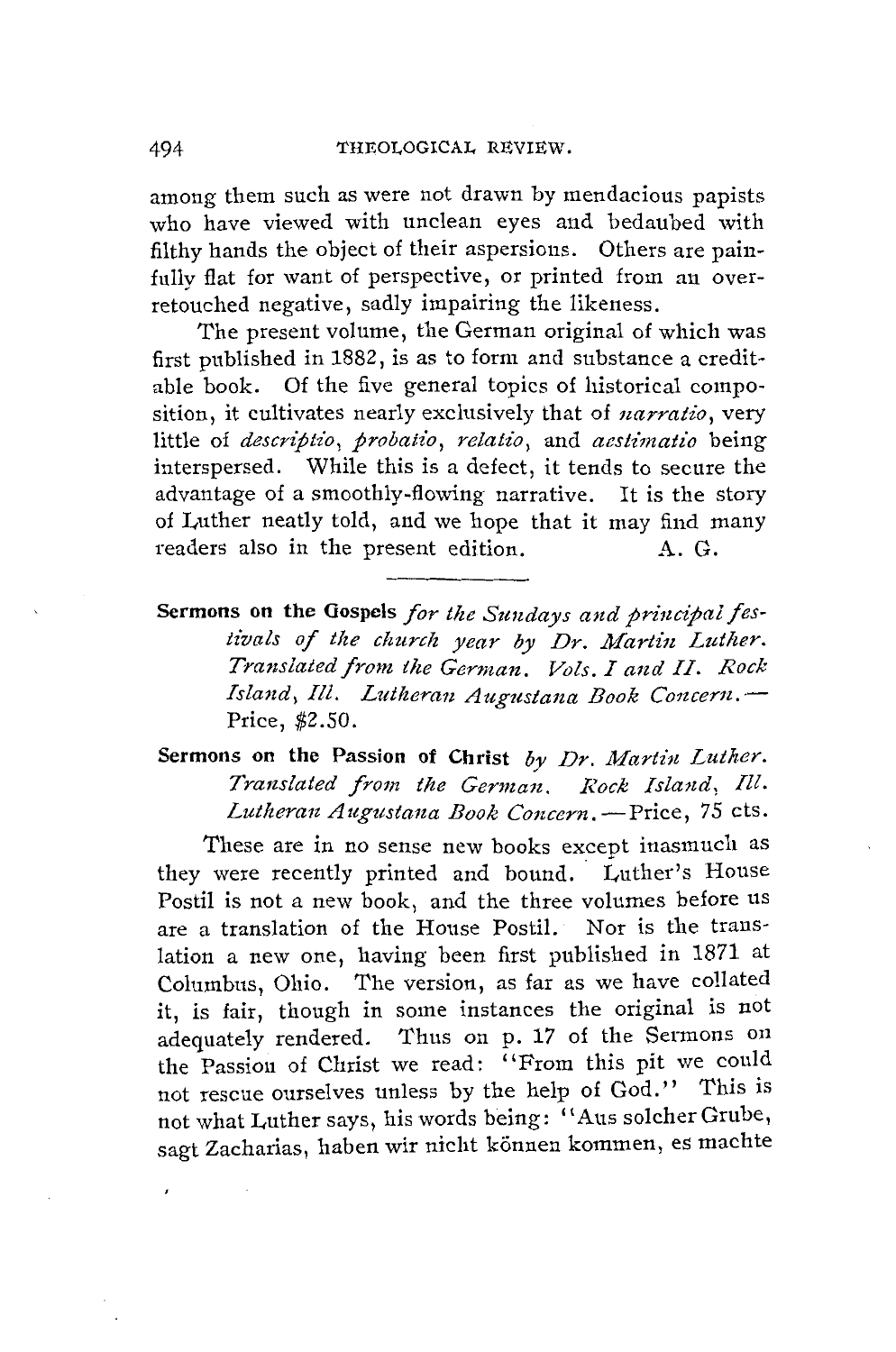denn Gott einen Bund mit uns.'' The English words would seem to imply that we could rescue ourselves, but not without divine assistance, while in Luther's words this is neither said nor implied. That the "Sermons on the Passion of Christ'' were published in a separate volume affords an advantage of which many may avail themselves by procuring this volume for use during the lenten season. But we would warmly recommend that all our English-preaching pastors keep this English House-postil within easy reach when they prepare their sermons on the gospels.  $A. G.$ 

# **Bible History for parochial and Sunday schools.** *St. Louis, Mo. Concordia Publishing House. 1897. Price, 30 cents.*

This book contains 35 chapters of sacred history from the Old Testament and 44 from the New Testament, composed in words of the English Bible, and illustrated with engravings designed for the publishers. It is a text book for schools conducted by competent teachers, and not a substitute for the teacher. This accounts for the absence of notes and questions and similar ''aids'' with which many modern text books for religious instruction are encumbered. The book is beautifully printed on excellent paper and substantially bound, a model school-book in every way. The only improvements which we should recommend would be the addition of references to the books and chapters of the Bible whence the various stories are taken, and of a map of Palestine. A. G.

### **A Week of Dedication in eight sermons.** 68 pages. Price, 20 cents.

This little volume contains the '' sermons preached at the dedication of the new English Ev. Lutheran church of Our Redeemer'' at St. Louis, Mo. The contributors to the